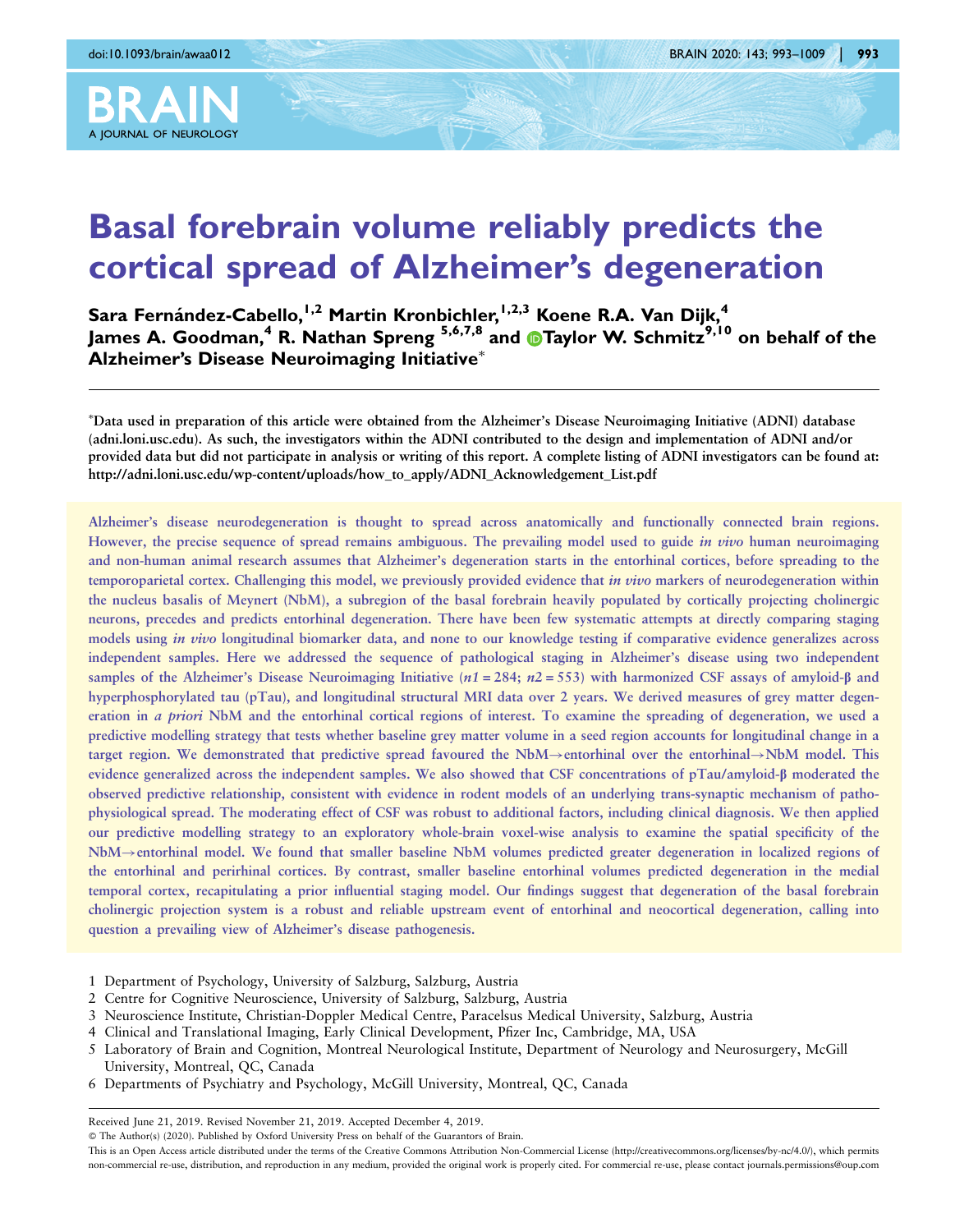- 7 Douglas Mental Health University Institute, Verdun, QC, Canada
- 8 McConnell Brain Imaging Centre, McGill University, Montreal, QC, Canada
- 9 Brain and Mind Institute, Western University, London, ON, Canada
- 10 Department of Physiology and Pharmacology, Western University, London, ON, Canada

Keywords: Alzheimer's disease; basal forebrain; NbM; entorhinal cortex; nucleus basalis of Meynert

**Abbreviations:** ADNI = Alzheimer's Disease Neuroimaging Initiative;  $APC =$  annual per cent change;  $EC =$  entorhinal cortex;  $NbM$  = nucleus basalis of Meynert;  $pTau = hyperphosphorylated tau$ 

## Introduction

Alzheimer's disease neuropathology progresses in stages, with certain brain regions affected by neuronal accumulation of insoluble amyloid- $\beta$  and hyperphosphorylated tau (pTau) before others. The preferential accumulation of amyloid- $\beta$  and pTau in certain brain regions may reflect the selective vulnerabilities of local neuronal populations to these age-related 'proteinopathies' [\(Davies and](#page-14-0) [Maloney, 1976](#page-14-0); [Whitehouse](#page-16-0) et al., 1981; [Arendt](#page-13-0) et al., [1985](#page-13-0), [2015](#page-14-0); [Mesulam](#page-15-0) et al., 2004; [Mattson and Magnus,](#page-15-0) [2006](#page-15-0); Geula et al[., 2008](#page-14-0); [Braak and Del Tredici, 2011,](#page-14-0) [2015](#page-14-0); Braak et al[., 2011;](#page-14-0) [Saxena and Caroni, 2011;](#page-16-0) [Baker-Nigh](#page-14-0) et al., 2015; [Hanna Al-Shaikh](#page-14-0) et al., 2019), which then spread to targets of the vulnerable population's projection system (Warren et al[., 2013\)](#page-16-0). Evidence in both mouse models of Alzheimer's disease [\(de Calignon](#page-14-0) et al., [2012](#page-14-0); Liu et al[., 2012](#page-15-0); Khan et al[., 2014;](#page-15-0) Wu et al[., 2016](#page-16-0)) and in human Alzheimer's disease patients [\(Grothe](#page-14-0) et al., [2018](#page-14-0); [Sepulcre](#page-16-0) et al., 2018; [Hanseeuw](#page-14-0) et al., 2019) indicates that accumulated amyloid- $\beta$  and pTau spreads across anatomically and functionally connected brain regions over time. Despite these observations, it remains ambiguous how the accumulation of amyloid- $\beta$  and pTau relates to the spread of structural neurodegeneration across brain regions over time [\(Harrison](#page-15-0) et al., 2019). This question can only be resolved by integrating sensitive biomarkers of amyloid-b and pTau with in vivo longitudinal measures of microstructural degeneration in both the subcortical and cortical brain areas.

Post-mortem histology studies have linked abnormal amyloid- $\beta$  and pTau accumulation to early neurodegeneration in the entorhinal cortex and in the nucleus basalis of Meynert (NbM)—also referred to as Ch4/Ch4p ([Mesulam](#page-15-0) et al[., 1983](#page-15-0)a, [b](#page-15-0); [Mesulam and Geula, 1988](#page-15-0))—the largest of the cholinergic cell clusters constituting the basal forebrain [\(Davies and Maloney, 1976;](#page-14-0) [Whitehouse](#page-16-0) et al., 1981; Arendt et al[., 1985,](#page-13-0) [2015](#page-14-0); [Mesulam](#page-15-0) et al., 2004; [Geula](#page-14-0) et al[., 2008; Baker-Nigh](#page-14-0) et al., 2015; [Braak and Del](#page-14-0) [Tredici, 2015](#page-14-0); [Hanna Al-Shaikh](#page-14-0) et al., 2019). The selective vulnerability of neurons in the entorhinal cortex and NbM to these proteinopathies is attributed to their enormous size and complexity of their axonal projections, and the high propensity for sustained plasticity in these projections in adulthood [\(Mesulam, 1999; Mattson and Magnus, 2006;](#page-15-0)

[Saxena and Caroni, 2011](#page-16-0); Wu et al[., 2014; Roussarie](#page-16-0) et al., [2019\)](#page-16-0). One individual spiny stellate neuron in layer II of the entorhinal cortex innervates the entire transverse axis of the dentate gyrus, CA2/CA3 and the subiculum [\(Tamamaki](#page-16-0) [and Nojyo, 1993](#page-16-0)). Cholinergic neurons also have extremely long and complex branching with the full arborization length of a single neuron estimated in humans to be  $>100$  m (Wu *et al.*, 2014). Unlike age-resilient neurons in the primary sensory cortices, both entorhinal cortex layer II glutamatergic neurons and NbM cholinergic neurons must continually remodel their axonal arborizations and synapses throughout the adult lifespan due to their central role in attention and memory (Sarter et al[., 2003](#page-16-0); [Hasselmo, 2006](#page-15-0); [Botly and De Rosa, 2009;](#page-14-0) [Heys](#page-15-0) et al., [2010;](#page-15-0) [Gu and Yakel, 2011](#page-14-0); [Mitsushima](#page-15-0) et al., 2013; [Schmitz and Duncan, 2018\)](#page-16-0).

Although since the 1970s human post-mortem histology research has provided consistent evidence for a subcortical phase of Alzheimer's disease pathology that precedes and predicts cortical degeneration [\(Davies and Maloney, 1976](#page-14-0); [Whitehouse](#page-16-0) et al., 1981; Arendt et al[., 1985,](#page-13-0) [2015](#page-14-0); [Mesulam](#page-15-0) et al., 2004; Geula et al[., 2008](#page-14-0); [Braak and Del](#page-14-0) [Tredici, 2011, 2015;](#page-14-0) Braak et al[., 2011](#page-14-0); [Baker-Nigh](#page-14-0) et al., [2015; Hanna Al-Shaikh](#page-14-0) et al., 2019), the prevailing Alzheimer's staging model used to guide *in vivo* neuroimaging research in both humans and rodents assumes an entorhinal cortex origin. Structural MRI studies in humans tend to focus on the progression of abnormal grey matter loss in entorhinal cortex and hippocampal targets of its projections ([de Toledo-Morrell](#page-14-0) et al., 2000, [2004; Dickerson](#page-14-0) et al[., 2001](#page-14-0); Du et al., 2001; [Good](#page-14-0) et al[., 2002](#page-14-0); Karas et al[., 2004;](#page-15-0) Hirata et al[., 2005](#page-15-0); [Kloppel](#page-15-0) et al., 2008; [Gerardin](#page-14-0) et al., 2009; [Frisoni](#page-14-0) et al., [2010;](#page-14-0) [Sorensen](#page-16-0) et al., 2016; Hett et al[., 2019\)](#page-15-0). Yet these studies frequently exclude subcortical regions such as the NbM from analysis entirely. Similarly, cross-species translational research using mouse models of Alzheimer's disease tend to assume an entorhinal cortex origin. Examples include recent influential work showing that accumulated amyloid pathology in entorhinal cortex neurons potentiates hyperphosphorylation of tau proteins, which then spread via trans-synaptic mechanisms to distal neocortical targets of entorhinal cortex, including the medial temporal and posterior parietal cortex ([de Calignon](#page-14-0) et al., 2012; [Liu](#page-15-0) et al[., 2012](#page-15-0); Khan et al[., 2014](#page-15-0); Wu et al[., 2016](#page-16-0)). The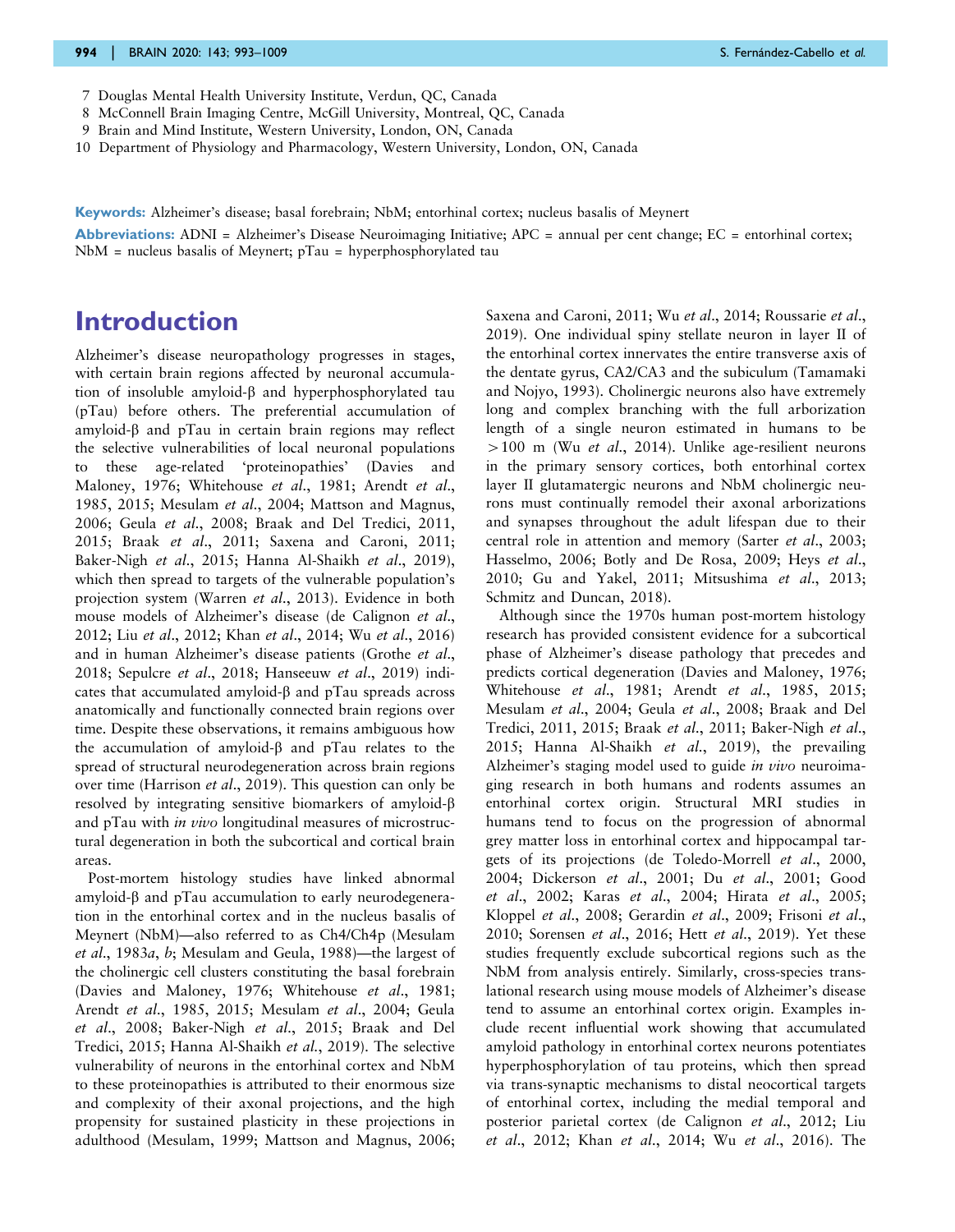<span id="page-2-0"></span>

Figure 1 Proposed basal forebrain $\rightarrow$ entorhinal $\rightarrow$ neocortical model and regions of interest. (A) Predictive pathological staging model of tau pathology originating in entorhinal cortex (EC) and spreading via trans-synaptic mechanism to cortical targets of its projection system (black squares) updated to incorporate the basal forebrain degeneration as an 'upstream' event in the pathological cascade (purple square). (B) Regions of interest of the NbM (purple) and the entorhinal cortex (blue) are superimposed on a coronal slice of the population DARTEL template. (A) is adapted with permission from Liu et al[. \(2012\).](#page-15-0)

patterns of tau propagation in mice parallel patterns of grey matter loss observed in human *in vivo* imaging studies, proving an underlying molecular-level mechanism that might drive neurodegenerative spreading dynamics in the entorhinal cortex  $(EC) \rightarrow$ Neocortical model (Fig. 1A).

Challenging the  $EC \rightarrow$ Neocortical model, we have previously demonstrated that the magnitude of early longitudinal grey matter loss in the NbM was larger than in the entorhinal cortex in cognitively normal older adult humans exhibiting abnormal CSF biomarkers of amyloid- $\beta$  accumulation ([Schmitz and Spreng, 2016\)](#page-16-0). We also found that baseline NbM volumes were predictive of future rates of longitudinal structural degeneration in entorhinal cortex, raising the possibility that amyloid- $\beta$  accumulation potentiates the spread of pTau via the same trans-synaptic mechanisms proposed previously in mouse models of Alzheimer's disease [\(de](#page-14-0) [Calignon](#page-14-0) et al., 2012; Liu et al[., 2012](#page-15-0); Khan et al[., 2014](#page-15-0); Wu *et al.*, 2016). If true, the NbM $\rightarrow$ EC model would add a crucial 'upstream' link to the  $EC \rightarrow$ Neocortical predictive pathological staging of Alzheimer's disease. Under this model, amyloid- $\beta$  pathology in the ascending cholinergic projections from NbM first 'seed' the entorhinal cortex with pTau via trans-synaptic spread, thereby eventuating the pattern of temporo-parietal neurodegeneration typically attributed to the earliest stages of Alzheimer's disease. Support for the  $NbM \rightarrow EC$  model would have major clinical implications, motivating a shift towards preventative treatment strategies aimed at relieving age-related pressures on the cortical cholinergic projection system.

However, our prior evidence in support of the  $NbM \rightarrow EC$ neurodegenerative 'spread' model is provisional. Like most predictive staging studies in humans, we only examined a single large heterogeneous cohort of older adults. A stronger test of this model requires a systematic replication using identical multimodal analytical procedures, between two

large independent cohorts. Moreover, the molecular profile of background proteinopathy will need to incorporate both amyloid- $\beta$  and pTau, as opposed to amyloid- $\beta$  alone ([Schmitz and Spreng, 2016\)](#page-16-0), in order to better match the pathophysiological conditions that are hypothesized to drive the initial trans-synaptic spreading of pTau across interconnected brain regions. Finally, a test of the  $EC \rightarrow$ Neocortical model is needed within this same study to determine if neocortical 'targets' predicted by entorhinal cortex neurodegeneration are similar to neocortical targets predicted by entorhinal cortex trans-synaptic spreading [\(de](#page-14-0) [Calignon](#page-14-0) et al., 2012; Liu et al[., 2012](#page-15-0); Khan et al[., 2014](#page-15-0); Wu et al[., 2016](#page-16-0)). This would provide an important validation that our non-invasive in vivo analyses index a common pathophysiological mechanism to those observed in rodent models.

Here we directly compared the  $NbM \rightarrow EC$  and  $EC \rightarrow NbM$  models of predictive pathological staging in a large sample of older adults ranging from cognitively normal to Alzheimer's dementia, and then examined if the results generalized to a second independent sample of adults spanning the same clinical diagnostic continuum. In each sample, we first integrated CSF biomarkers of amyloid- $\beta$  and pTau neuropathology into a ratio of pTau/amyl $oid$ - $\beta$  and delineated two groups of older adults in each of the two samples using an independently defined cut-off point that was recently cross-validated for the ratio of pTau/amyloid- $\beta$  [\(Hansson](#page-14-0) et al., 2018; [Schindler](#page-16-0) et al., [2018](#page-16-0)). Individuals below the cut-off point exhibit a 'neurotypical' pTau/amyloid-b phenotype of brain ageing; individuals above the cut-off point exhibit an 'Alzheimer's pathological' pTau/amyloid-b phenotype. Because CSF  $pTau/amyloid-β$  is sensitive to the earliest abnormalities of Alzheimer's disease (Jack et al[., 2013\)](#page-15-0), we identified many cognitively normal adults falling above the cut-off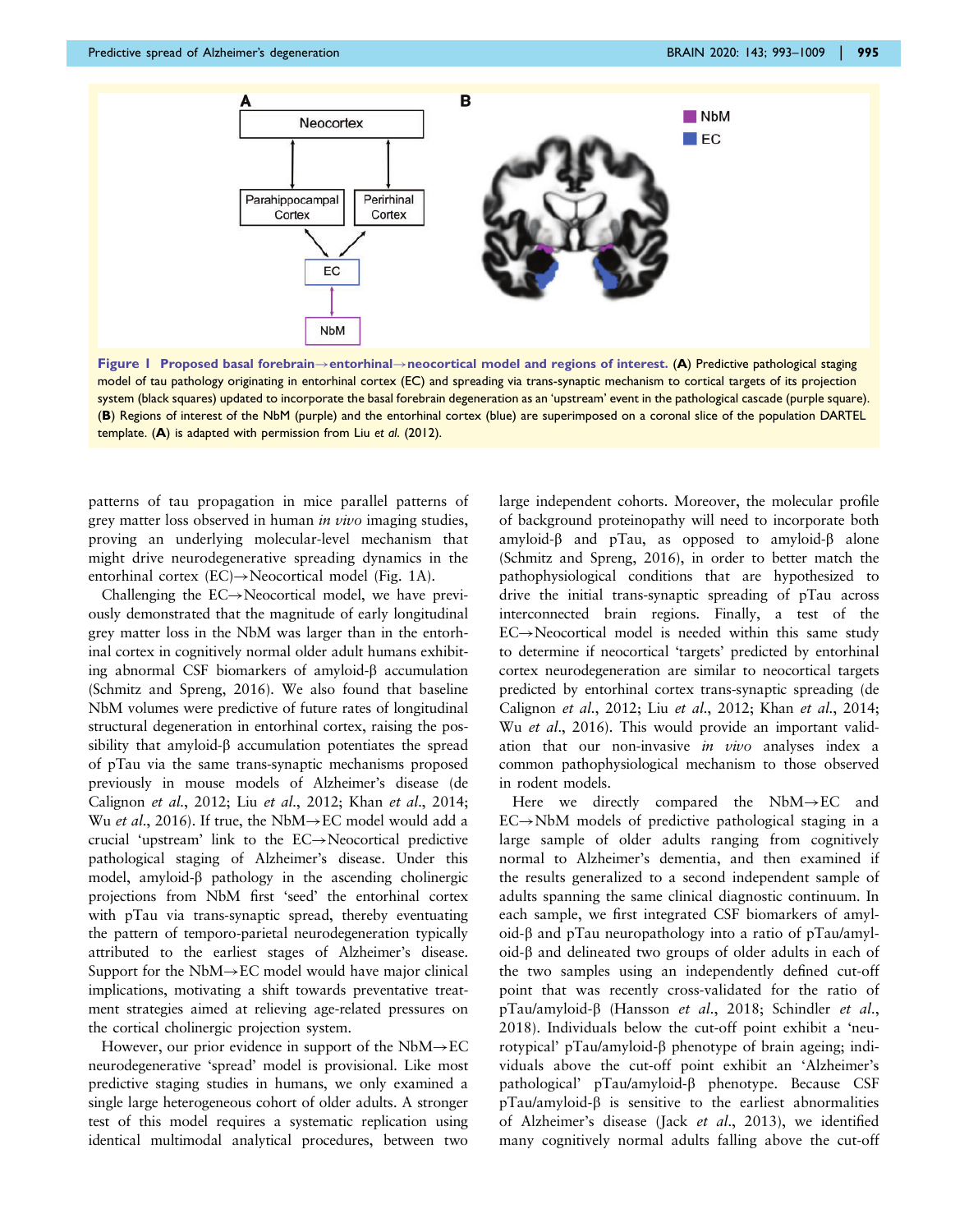point in both samples. The Alzheimer's pathological pTau/ amyloid- $\beta$  phenotype therefore captures 'pre-symptomatic' individuals, in addition to mild cognitive impairment (MCI) and Alzheimer's disease individuals. In each sample, we then tracked the two CSF groups with structural MRI indices of baseline grey matter volume and longitudinal neurodegeneration over a 2-year period. Both the CSF and structural MRI data were acquired from multiple phases of the Alzheimer's Disease Neuroimaging Initiative (ADNI).

To examine the 'spread' of degeneration between NbM and entorhinal cortex, we used a predictive modelling strategy which tests whether baseline grey matter volume in a seed region accounts for variation in subsequent longitudinal degeneration (change over future time points) in a target region. We determined whether evidence of predictive pathological spread favoured either the  $NbM \rightarrow EC$  or  $EC \rightarrow NbM$  model. We then determined whether CSF concentrations of pTau/amyloid-b moderated the observed predictive relationship, consistent with an underlying trans-synaptic mechanism of pathophysiological spread. Additional moderating factors, including clinical diagnosis, were evaluated in this framework. We then examined the selectivity of predictive pathological spread between NbM and entorhinal cortex using a whole-brain voxel-wise predictive modelling strategy. Finally, we used the same wholebrain strategy to test whether the  $EC \rightarrow$ Neocortical model recapitulates the spread of neuropathology from entorhinal cortex to temporoparietal cortices observed in prior crossspecies translational work [\(de Calignon](#page-14-0) et al., 2012; [Liu](#page-15-0) et al[., 2012;](#page-15-0) Khan et al[., 2014;](#page-15-0) Wu et al[., 2016\)](#page-16-0). If degeneration in the basal forebrain cholinergic projection system is a robust and reliable upstream event of entorhinal degeneration, then it should predict localized entorhinal degeneration, whereas entorhinal cortex should predict downstream events in temporal and parietal cortices.

## Materials and methods

### ADNI data

Data used in the preparation of this article were obtained from the Alzheimer's Disease Neuroimaging Initiative (ADNI) database (adni.loni.usc.edu). The ADNI was launched in 2003 as a public-private partnership, led by principal investigator Michael W. Weiner, MD [\(Mueller](#page-15-0) et al., 2005). The primary goal of ADNI has been to test whether serial MRI, PET, other biological markers, and clinical and neuropsychological assessment can be combined to measure the progression of MCI and early Alzheimer's disease.

We used data from the ADNI-1 as the first cohort and the combined data from ADNI-GO and ADNI-2 (ADNI-GO/2) as the second cohort. ADNI-1 was carried out in 1.5 T magnetic resonance scanners and ADNI-GO/2 in 3 T magnetic resonance scanners. All high-resolution  $T_1$  structural MRI scans were downloaded from ADNI LONI (<http://adni.loni.usc.edu/>). A total of 502 ADNI-1 structural MRI scans were downloaded from a standardized 2-year interval image collection. This data

collection was created to minimize variability between studies and ensure a minimum quality control of the images [\(Wyman](#page-16-0) et al[., 2013\)](#page-16-0). To obtain the ADNI-GO/2 structural MRI scans, we first selected those subjects who had CSF biomarker data (see below) and searched by their research IDs (RIDs). We downloaded longitudinal structural MRI images from 714 ADNI-GO/2 participants. To select the two longitudinal time points for each individual, we applied a bounded interval of a mean = 1.5 years  $\pm$  12 months to maximize the inclusion of participants. One hundred and four participants did not have longitudinal structural MRI data within the bounded interval. For ADNI sites with GE and Siemens scanners, we used images corrected for distortions (GradWarp) and B1 non-uniformity. For ADNI sites with Philips scanners, these corrections are applied at acquisition (see [http://adni.loni.usc.edu/methods/mri](http://adni.loni.usc.edu/methods/mri-tool/mri-pre-processing/)[tool/mri-pre-processing/\)](http://adni.loni.usc.edu/methods/mri-tool/mri-pre-processing/). Finally, to be able to compare ADNI-1 and ADNI-GO/2 data as two independent samples, we discarded participants from ADNI-GO/2 who also took part in the ADNI-1 studies  $(n = 49)$ , due to the smaller sample size of the ADNI-1 cohort.

### CSF biomarkers

Accumulation of brain amyloid- $\beta$  in plaques and pTau in neurofibrillary tangles are the main proteinopathies associated with Alzheimer's disease (Shaw et al[., 2009](#page-16-0); [Hansson](#page-14-0) et al., [2018;](#page-14-0) [Schindler](#page-16-0) et al., 2018). CSF samples of amyloid- $\beta$  and pTau from the baseline visit were produced with a fully automated Elecsys® protocol ([Supplementary material](https://academic.oup.com/brain/article-lookup/doi/10.1093/brain/awaa012#supplementary-data)). We calculated a ratio of  $pTau/amyloid-β$  and used a standardized cut-off of 0.028, which was recently cross-validated between the ADNI and Swedish BioFinder studies ([Hansson](#page-14-0) et al., [2018\)](#page-14-0) to classify participants into abnormal (pTau/amyloid- $\beta \ge 0.028$ ) and normal (pTau/amyloid- $\beta < 0.028$ ) CSF groups. Using ratios of pTau/amyloid-b supersedes using single analytes to distinguish amyloid status using PET ([Schindler](#page-16-0) et al., 2018). Moreover, in the ADNI dataset, a high concordance was found between this CSF pTau/amyloid-b cut-off point and amyloid PET cut-off points [\(Hansson](#page-14-0) et al[., 2018\)](#page-14-0). Two hundred and sixteen participants from ADNI-1 did not have CSF measures and were therefore not included. It is important to note that our grouping strategy is purely based on CSF biomarkers, independent of any cognitive or clinical diagnosis, though we follow-up with analyses of clinical diagnosis (refer to the 'Results' section).

### APOE genotyping

The e4 allele of the APOE gene is the strongest genetic risk factor for non-familial Alzheimer's disease ([Corder](#page-14-0) et al., [1993;](#page-14-0) [Strittmatter](#page-16-0) et al., 1993; Farrer et al[., 1997\)](#page-14-0) and is thought to interact with the selective vulnerability of cholinergic basal forebrain neurons by disrupting the capacity of these cells to support and maintain their enormous axonal membranes ([Wurtman](#page-16-0) et al., 1990; Nitsch et al[., 1992](#page-15-0); [Wurtman,](#page-16-0) [1992;](#page-16-0) Poirier et al[., 1993, 1995; Poirier, 1994](#page-16-0)). To study the effect of the CSF Alzheimer's disease biomarkers independently of other factors, we included the APOE genotype as a covariate of no interest in our analyses. The APOE information for all individuals with both structural MRI and CSF data was obtained from the APOERES.csv spreadsheet and the e4 + status was defined as having at least one e4 allele. A blood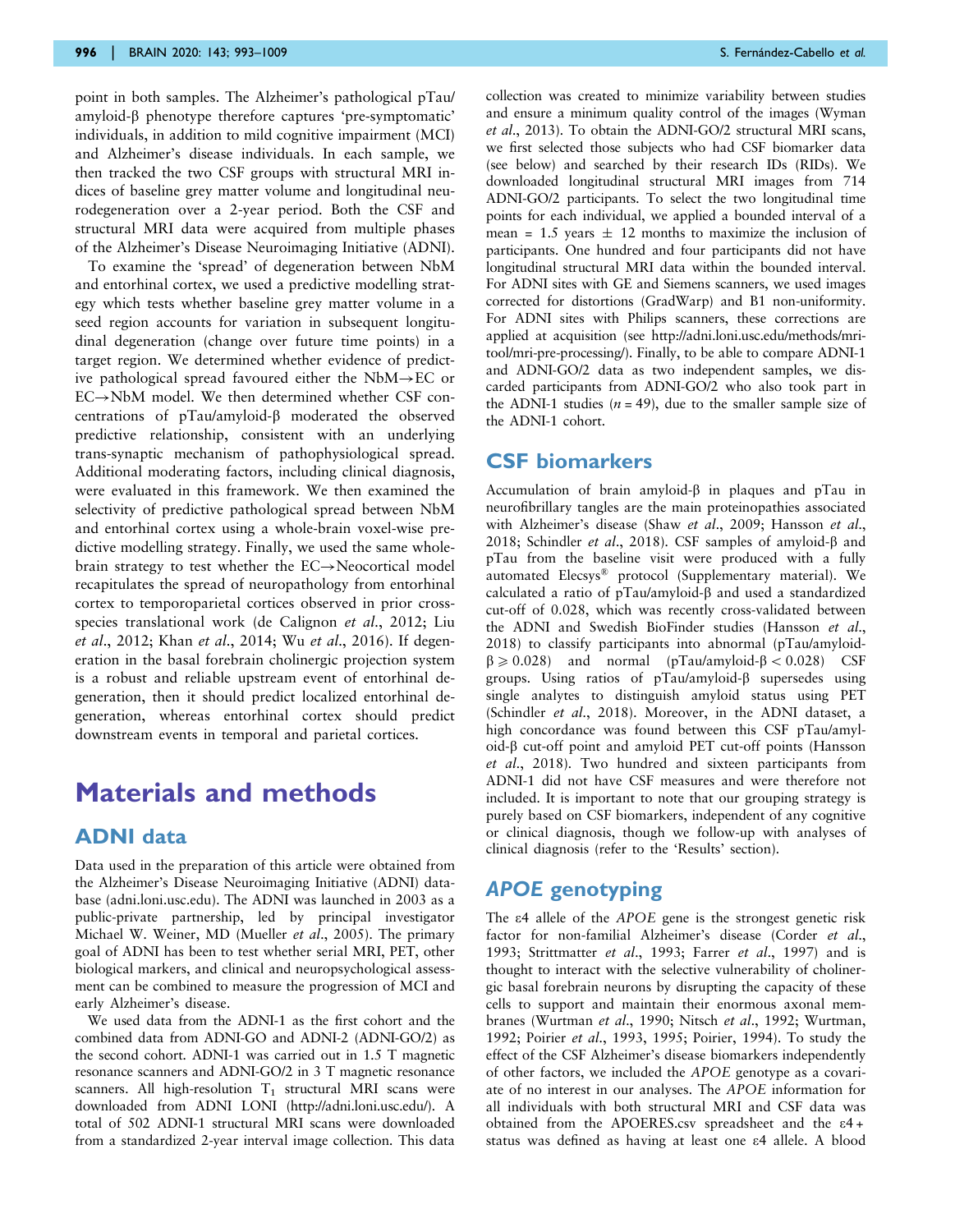sample at the screening or baseline visit was collected for APOE genotyping and genotype analysis was performed fol-lowing standard procedures (Saykin et al[., 2010\)](#page-16-0).

### Neuropsychological assessment

Cognitive performance was assessed with a neuropsychological battery that covered a wide range of cognitive functions, including short and long-term memory, language, executive function and attention. We used baseline data from two composite scores, one for memory and one for executive function, derived from the ADNI neuropsychological battery that were recently validated using confirmatory factor analysis [\(Crane](#page-14-0) et al[., 2012; Gibbons](#page-14-0) et al., 2012). Specifically, the memory score integrated the Mini-Mental State Examination (MMSE), Rey Auditory Verbal Learning Test, Alzheimer's Disease Assessment Scale, and Logical Memory tests. The executive function score integrated the Category Fluency, Digit Span Backwards, Digit Symbol Substitution, Trails A and B and Clock Drawing tests. In addition to the memory and executive function factors, we present the Boston Naming and the Clock Drawing tests and the six subcategories of the Clinical Dementia Rating (CDR) Scale to provide a more comprehensive evaluation of the cognitive and functional profiles of the participants. The CDR subtests include the domains of Memory, Orientation, Judgement and Problem Solving, Community Affairs, Home and Hobbies and Personal Care.

### ADNI clinical diagnosis

At the baseline visit, an initial diagnosis recommended by the ADNI Clinical Core was used to classify participants into cognitively normal (CDR = 0, MMSE 24–30), mild cognitively impaired (CDR = 0.5, MMSE 24–30, with memory impairments but largely preserved general cognition and functional capacity) and Alzheimer's disease (CDR 0.5–1, MMSE 20–26, with memory impairments but largely impaired general cognition and functional capacity). These diagnostic classifications are based on standard cognitive and functional measures typical of clinical trials (Aisen et al[., 2010, 2015](#page-13-0); [Petersen](#page-15-0) et al., [2010](#page-15-0)). More details on the inclusion and diagnostic criteria can be found at [http://adni.loni.usc.edu/.](http://adni.loni.usc.edu/)

## CSF groups by neuropsychological status

To confirm that our CSF grouping strategy differentiated participants based on measures of neuropsychological status, we collapsed the baseline neuropsychological data from both ADNI cohorts to compare the abnormal and normal CSF groups on the MMSE, a common test of general cognitive function, in the two composite scores of memory and executive function as well as in the Boston Naming Test, Clock Drawing Test and in the CDR subcategories (see preceding section). For each test, we computed one-way fixed effect ANOVAs with CSF group (abnormal CSF, normal CSF) as a factor, covarying for age, sex, education, cohort and APOE genotype. These models revealed significant main effects of CSF pathology on cognition in all tests. Consistent with the sensitivity of CSF pTau/amyloid-b to pathological ageing, the abnormal CSF

group exhibited significantly more cognitive impairment than the normal CSF group in all the tests [\(Table 1\)](#page-5-0).

### Longitudinal structural MRI

A serial longitudinal pipeline scheme in SPM12 r7219 [\(https://](https://www.fil.ion.ucl.ac.uk/spm/) [www.fil.ion.ucl.ac.uk/spm/](https://www.fil.ion.ucl.ac.uk/spm/)) implemented in MATLAB 2013a was used to calculate the grey matter volume changes from the structural MRI data [\(Ashburner and Ridgway, 2012](#page-14-0)). This procedure unifies rigid-body registration, intensity inhomogeneity correction and non-linear diffeomorphic transformation in a single iterative model. Initially, all of the individual time points were co-registered to the ICBM 152 volume to ensure good starting parameters for the high-dimensional DARTEL warping algorithm. We then used within-subject symmetric diffeomorphic registration of the two time points to create a midpoint average  $T_1$  image for each subject. Computing a midpoint average image prevents introduction of biases associated with using individual time points as the reference (e.g. results differ depending on the time point that is used as a reference). The midpoint average was scaled by the interscan interval. The registration step produced Jacobian determinant maps, which index contractions and expansions for each time point relative to the midpoint average image. The default parameters for noise estimation, warping and bias regularizations were used. The midpoint average images were then segmented using the SPM12 tissue probability map with the following settings: light regularization, 60 mm of full-width at half-maximum (FWHM) Gaussian smoothness of bias and 2, 2, 2, 3, 4, 2 Gaussians per tissue type. The resulting 1.5 mm<sup>3</sup> grey and white matter maps were used to create separate DARTEL group templates for each sample (ADNI-1 and ADNI-GO/2). The DARTEL algorithm improves the intersubject alignment by using multiple parameters per voxel when aligning the images [\(Ashburner, 2007\)](#page-14-0). The segmented grey matter maps were multiplied by the Jacobian determinants of each time point ([Mechelli](#page-15-0) et al., 2005). We then warped the segmented grey and white matter maps into the DARTEL template space with the 'preserve amount' option. Default settings were used elsewhere. The warping step produced modulated grey and white matter volumetric maps for each time point.

To check the quality of the images for subsequent analyses, the warped, modulated grey matter maps of each time point were visually inspected for segmentation and normalization inaccuracies by creating a plot showing a slice for all the subjects and were inspected for the presence of outliers by calculating the correlation between all the volumes using the CAT12 toolbox (<http://dbm.neuro.uni-jena.de/cat/>). Subjects who exhibited a correlation below 2 standard deviations (SD) and abnormalities on their segmented grey matter volume (e.g. low signal intensity, inhomogeneities, warping errors) were excluded. Two subjects were discarded because of low data quality in ADNI-1 and eight in ADNI-GO/2. See [Table 2](#page-5-0) for complete information of the included participants.

## Region of interest definition

To test the predictive pathological models between the NbM and entorhinal cortex, we extracted grey matter volumes from two regions of interest using probabilistic atlases. The NbM and entorhinal cortex regions of interest were bilateral (combined across hemispheres) and were created in MNI space with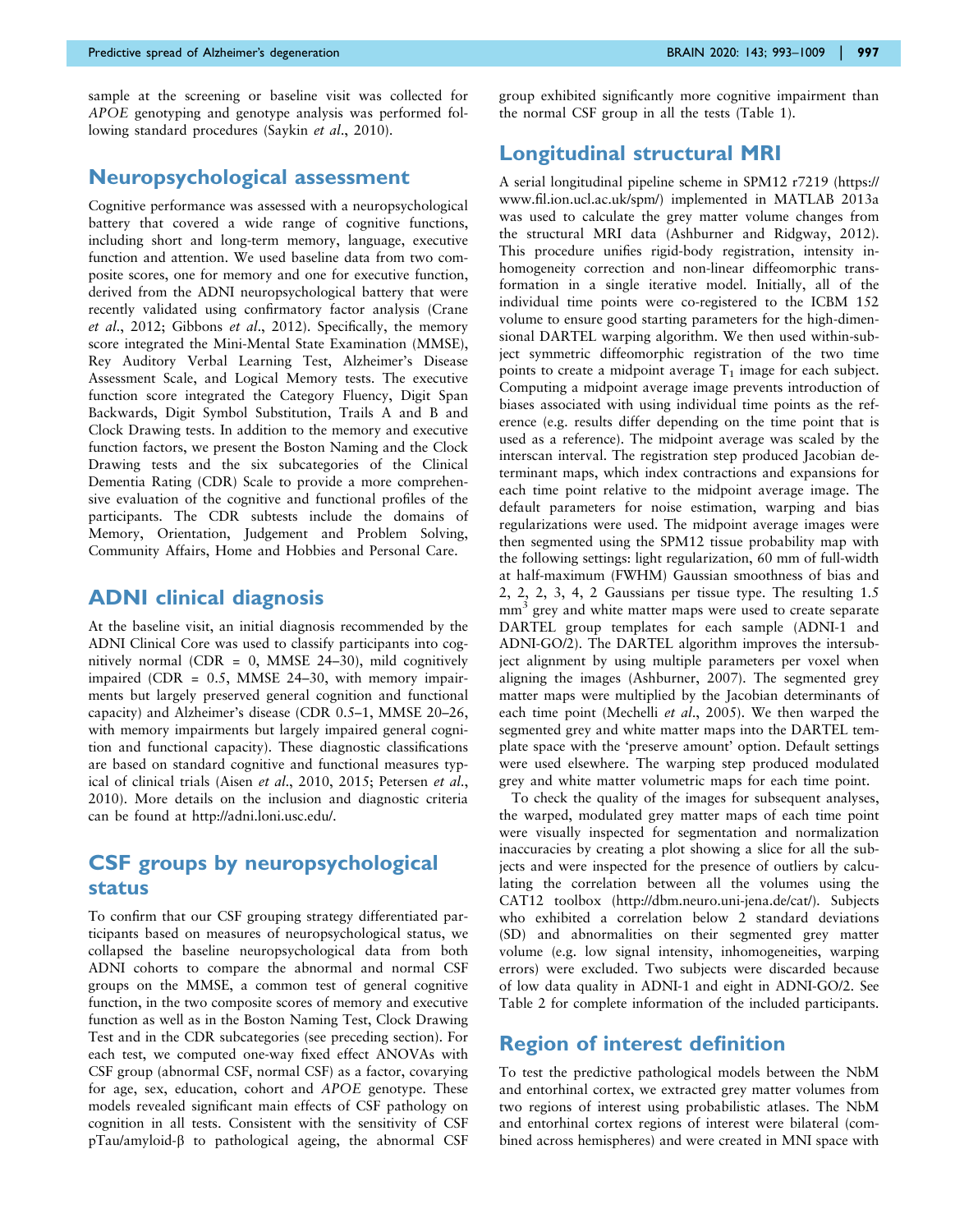#### <span id="page-5-0"></span>Table 1 Neuropsychological function at baseline by CSF group (collapsed across ADNI cohorts)

|                           | <b>CSF</b> group    |                   | F                   | P                      |
|---------------------------|---------------------|-------------------|---------------------|------------------------|
|                           | <b>Abnormal CSF</b> | <b>Normal CSF</b> |                     |                        |
| <b>MMSE</b>               | 26.28(2.83)         | $28.65$ (1.57)    | $F(1,830) = 112.74$ | $< 0.001$ <sup>*</sup> |
| Memory function           | $-0.19(0.81)$       | 0.86(0.68)        | $F(1,829) = 243.77$ | $< 0.001$ <sup>*</sup> |
| <b>Executive function</b> | $-0.20$ (1.01)      | 0.72(0.88)        | $F(1,829) = 123.96$ | $< 0.001$ <sup>*</sup> |
| <b>BNT</b>                | 25.28(4.71)         | 27.48(3.19)       | $F(1,818) = 30.28$  | $< 0.001$ <sup>*</sup> |
| Clock-Draw                | 3.98(1.18)          | 4.57(0.72)        | $F(1,829) = 37.26$  | $< 0.001$ <sup>*</sup> |
| <b>CDR-MEM</b>            | 0.64(0.43)          | 0.19(0.28)        | $F(1,830) = 173.80$ | $< 0.001*$             |
| <b>CDR-ORIENT</b>         | 0.43(0.46)          | 0.06(0.18)        | $F(1,830) = 113.30$ | $< 0.001$ <sup>*</sup> |
| <b>CDR-JUDGE</b>          | 0.45(0.39)          | 0.11(0.22)        | $F(1,830) = 136.57$ | $< 0.001$ <sup>*</sup> |
| <b>CDR-COMMUN</b>         | 0.32(0.41)          | 0.05(0.16)        | $F(1,830) = 86.47$  | $< 0.001$ <sup>*</sup> |
| <b>CDR-HOME</b>           | 0.37(0.46)          | 0.07(0.20)        | $F(1,830) = 83.26$  | $< 0.001$ <sup>*</sup> |
| <b>CDR-CARE</b>           | 0.09(0.29)          | 0.01(0.11)        | $F(1,830) = 9.98$   | $0.001*$               |

Mean (SD) of the neuropsychological baseline performances. The abnormal CSF group exhibited worse general cognition (MMSE), memory, executive function, naming, visuospatial functions and in all subtests of the Clinical Dementia Rating (CDR) scale compared to the normal CSF group. Total scores are reported for the Boston Naming and Clock Drawing Tests. BNT = Boston Naming Test; CDR-CARE = CDR personal care domain; CDR-COMMUN = CDR community affairs domain; CDR-HOME = CDR home and hobbies domain; CDR-JUDGE = CDR judgement and problem solving domain; CDR-MEM = CDR memory domain; CDR-ORIENT = CDR orientation domain; MMSE = Mini-Mental State **Examination** 

\*Significant after Bonferroni correction at  $P < 0.05$  (n = 11 tests).

#### Table 2 Participant demographics, APOE genotype and CSF assays

|                                 | <b>ADNI-I</b>       |                   |                  | <b>ADNI-GO/2</b>    |                   |                      |
|---------------------------------|---------------------|-------------------|------------------|---------------------|-------------------|----------------------|
|                                 | <b>Abnormal CSF</b> | <b>Normal CSF</b> | <b>Test</b>      | <b>Abnormal CSF</b> | <b>Normal CSF</b> | <b>Test</b>          |
| $n$ (total)                     | 174                 | 110               | $y^2 = 14.42***$ | 316                 | 237               | $y^2 = 11.28***$     |
| CN/MCI/AD                       | 28/89/57            | 64/41/5           | $x^2 = 64.26***$ | 39/130/147          | 162/75/0          | $\chi^2$ = 230.84*** |
| Age                             | 74.51 (7.04)        | 75.53 (6.50)      | $t = -1.24$      | 72.16 (7.22)        | 70.44 (6.56)      | $t = 2.91***$        |
| Female/male                     | 66/108              | 50/60             | $x^2 = 1.28$     | 146/170             | 110/127           | $x^2 = 0.00$         |
| <b>Education</b>                | 15.57(2.99)         | 15.88(2.89)       | $t = -0.87$      | 15.96(2.66)         | 16.62(2.56)       | $t = 2.96***$        |
| $\epsilon$ 4 + / $\epsilon$ 4 - | 124/50              | 16/94             | $y^2 = 84.48***$ | 222/94              | 60/177            | $y^2 = 107.54***$    |
| Amyloid- $\beta$                | 579.28 (179.15)     | 1468.76 (554.28)  | $t = -16.30***$  | 641.66 (192.73)     | 1376.54 (589.78)  | $t = -18.45***$      |
| pTau                            | 34.33 (12.33)       | 19.6(6.45)        | $t = 13.16***$   | 35.75 (14.98)       | 18.23(6.52)       | $t = 18.57***$       |

Information of the included participants from the ADNI-1 and ADNI-GO/2 cohorts by CSF group. Values represent mean (SD) unless otherwise specified.  $\mathsf{A}\beta$  = CSF concentration of the amyloid beta 1-42 peptide; pTau = CSF concentration of hyper phosphorylated tau (at threonine 181). Independent samples t-tests (t) and chi-square  $(\chi^2)$  tests were used to test CSF group differences within each ADNI cohort. Baseline clinical diagnosis: AD = Alzheimer's disease; CN = cognitively normal; MCI = mild cognitively impaired. APOE status:  $\varepsilon$ 4 + =  $\varepsilon$ 4 carrier,  $\varepsilon$ 4 =  $\varepsilon$ 4 non-carrier. Age and education are in years. Amyloid- $\beta_{1-42}$  and pTau concentrations are in pg/ml. \*\*\*P < 0.001, \*\*P < 0.005.

the SPM Anatomy Toolbox r 2.2b ([http://www.fz-juelich.de/](http://www.fz-juelich.de/inm/inm-1/DE/Forschung/) [inm/inm-1/DE/Forschung/\)](http://www.fz-juelich.de/inm/inm-1/DE/Forschung/) using previously published probabilistic maps of the NbM ([Zaborszky](#page-16-0) et al., 2008) and the entorhinal cortex ([Amunts](#page-13-0) et al., 2005) ([Fig. 1B\)](#page-2-0). The NbM region of interest is equivalent to areas Ch4 and Ch4p [\(Mesulam](#page-15-0) et al., 1983a, [b](#page-15-0); [Mesulam and Geula, 1988\)](#page-15-0). The Ch4p area is also referred to as the nucleus subputaminalis of Ayala and represents the rostrolateral extension of the NbM. Research by others on the subregional degeneration within the distributed nuclei of the basal forebrain has highlighted the Ch4p region as particularly vulnerable to early degeneration in amnestic MCI (Teipel et al[., 2005, 2014](#page-16-0); [Grothe](#page-14-0) et al., [2012;](#page-14-0) [Kilimann](#page-15-0) et al., 2014). Because of their neuroanatomical proximity to one another and higher susceptibility to Alzheimer's disease neurodegeneration, we have considered the Ch4p and Ch4 regions as a single unit. The regions of interest were thresholded at 50% probability (minimum overlap of 5/10 post-mortem brains). The regions of interest were

then resampled and warped to the DARTEL group template ([Fig. 1B](#page-2-0)). Estimates of modulated grey matter volume (in units of ml) at each time point were obtained using the region of interest as a masking region, and by summing the total intensity of voxels falling within the masking region adjusted for the size and number of voxels [\(http://www0.cs.](http://www0.cs.ucl.ac.uk/staff/g.ridgway/vbm/get_totals.m) [ucl.ac.uk/staff/g.ridgway/vbm/get\\_totals.m\)](http://www0.cs.ucl.ac.uk/staff/g.ridgway/vbm/get_totals.m). No spatial smoothing was applied to the volumes. In addition, the total grey matter from the modulated and warped individual time points was calculated using the same procedure. The total intracranial volume (TICV) was computed by summing up the tissue volumes of grey matter, white matter and CSF of the segmented average images produced in a previous step using the \*seg8.mat file from the segmentation [\(Malone](#page-15-0) et al[., 2015\)](#page-15-0).

To assess longitudinal changes in grey matter volumes, the annualized per cent change (APC) from baseline was calculated using Equation 1 ([Cavedo](#page-14-0) et al., 2017):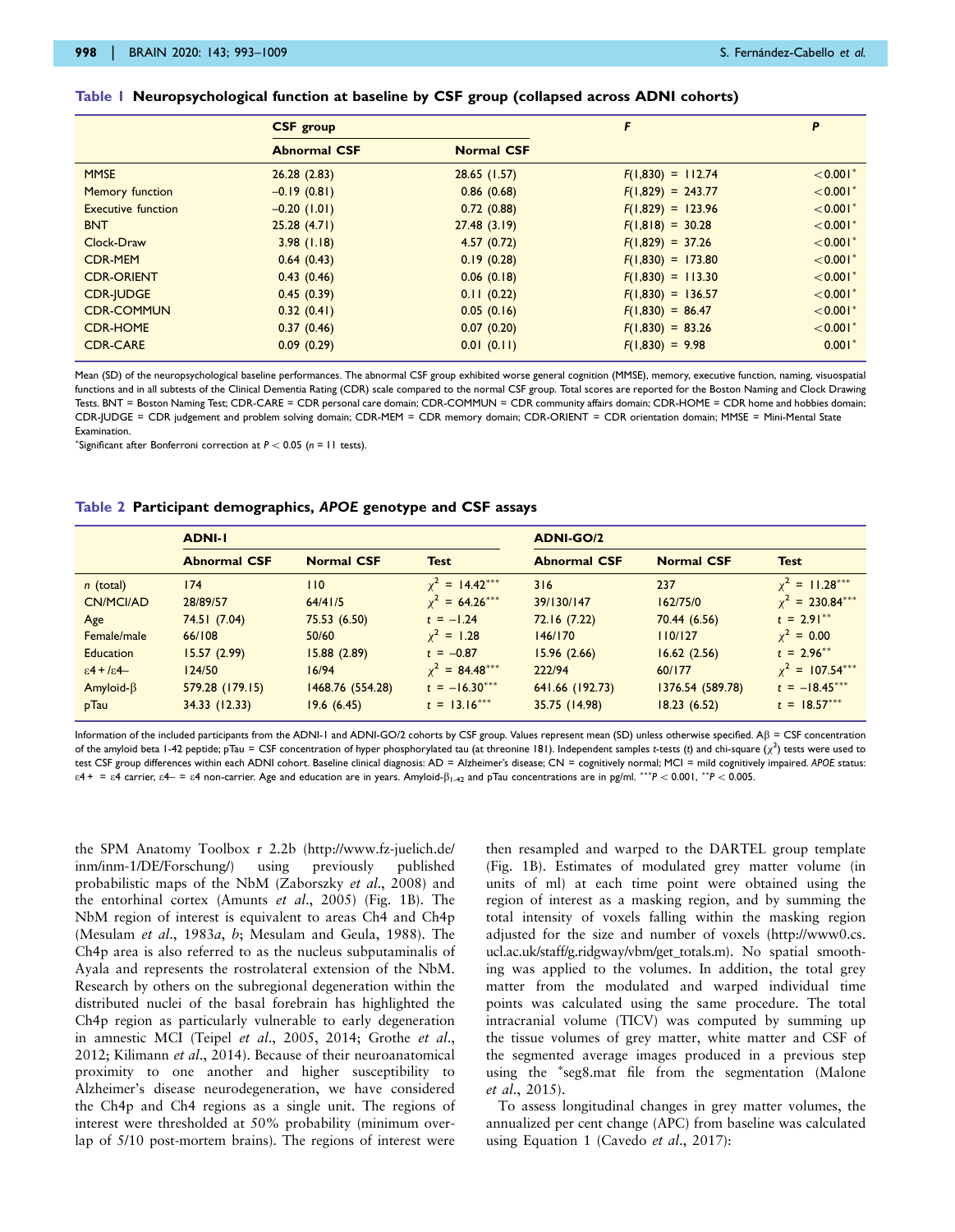$$
APC = \left(\frac{change\ baseline\ (ml)}{value\ baseline\ (ml)}\right) \times \left(\frac{365}{\text{intersection interval}\ (days)}\right) \times 100
$$
\n(1)

### Statistical analyses

#### ANOVA

To compare baseline volumes and longitudinal volume changes between the CSF groups, we computed fixed effects ANOVAs for each ADNI cohort and each region of interest with CSF group (abnormal CSF, normal CSF) as a factor covarying for age, sex, education, TICV, baseline total grey matter and APOE genotype (see [Supplementary Fig. 1](https://academic.oup.com/brain/article-lookup/doi/10.1093/brain/awaa012#supplementary-data) for the bivariate correlation values among the modelled variables). We then pooled the data from both ADNI cohorts and computed one-way fixed effects ANOVAs with CSF group (abnormal CSF, normal CSF) as a factor, correcting for the same covariates, and an additional covariate for study cohort (Ma [et al](#page-15-0)., [2019](#page-15-0)). All ANOVA models were carried out in R with a type III sums of squares.

#### Robust regression

To test the predictive staging models  $(NbM \rightarrow EC$  and  $EC \rightarrow NbM$ ), robust linear regression analyses were carried out in Matlab R2018b with filtm and a bisquare weight function to minimize the influence of outliers. Each model covaried for age, sex, education, TICV, baseline total grey matter and APOE genotype. The predictive models were calculated first for each dataset separately and then in the pooled sample collapsing across both cohorts and including an additional covariate for cohort. All data were z-scored before entering the analysis.

#### Moderation analyses of independent samples

The moderation analyses [\(Fig. 3E and J](#page-8-0)) were carried out using the PROCESS macro for SPSS [\(Hayes, 2017](#page-15-0)). The abnormal and normal CSF groups served as the dichotomous moderator variable in all models. Age, sex, education, TICV, baseline total grey matter, APOE genotype and cohort were included as covariates in all models. All data were mean centred. The moderation analysis used a heteroscedasticity consistent standard error and covariance matrix estimator.

#### Comparison of correlations between dependent samples

To compare correlation coefficients between the  $NbM \rightarrow EC$ and  $EC \rightarrow NbM$  models, we used *cocor* to account for the dependence between the two models ([Diedenhofen and Musch,](#page-14-0) [2015](#page-14-0)).

### Whole-brain analysis

Whole-brain APC maps were calculated with the previous APC formula with the imcalc tool in SPM12. The APC maps were smoothed with a 4 mm FWHM Gaussian kernel (Grothe et al[., 2012](#page-14-0); [Cavedo](#page-14-0) et al., 2017). For exploratory purposes, we tested two whole-brain models. The first model investigated the anatomical specificity of the relationship between baseline NbM volumes and longitudinal degeneration in the entorhinal cortex using whole-brain voxel-wise analysis. The second model investigated the relationship between baseline EC volumes and longitudinal degeneration in adjacent medial temporal cortices using whole-brain voxel-wise analysis. Both models were evaluated in the abnormal CSF group pooled across the ADNI-1 and ADNI-GO/ADNI-2 datasets. These regression models were estimated with non-parametric permutation testing using the Statistical Non-Parametric Mapping toolbox v13 ([http://war](http://warwick.ac.uk/snpm)[wick.ac.uk/snpm\)](http://warwick.ac.uk/snpm) for SPM12 [\(Nichols and Holmes, 2002](#page-15-0)). Age, sex, education, TICV, baseline total grey matter, APOE genotype and cohort were included as covariates. The models were estimated with 5000 permutations, without variance smoothing and global normalization, and including an explicit mask of the binarized and thresholded  $(>0.1)$ DARTEL grey matter ADNI-GO/2 group template. Results are presented with a voxel-level threshold of  $P < 0.05$ family-wise error (FWE) corrected for multiple comparisons across the brain.

### Data availability

The data that support the findings of this study are openly available for request in LONI [https://ida.loni.usc.edu/login.jsp.](https://ida.loni.usc.edu/login.jsp)

## **Results**

## Abnormal CSF pTau/amyloid-b differentiates MRI indices of NbM and entorhinal cortex neurodegeneration

We first examined whether the CSF pTau/amyloid- $\beta$  grouping criteria differentiates patterns of baseline NbM and entorhinal cortex volume. Consistent with a link between CSF pTau/amyloid-β biomarkers of neuropathology and neurodegeneration, we found that individuals with abnormal CSF cut-offs had smaller baseline volumes in the NbM in the ADNI-1 [main effect of CSF Group:  $F(1,276) = 9.04$ ,  $P = 0.002$ ,  $\eta^2 = 0.013$ , ADNI-GO/2 [main effect of CSF Group:  $F(1,545) = 67.01$ ,  $P < 0.001$ ,  $\eta^2 = 0.042$  and in the pooled data of both cohorts [main effect of CSF Group:  $F(1,828) = 75.88$ ,  $P < 0.001$ ,  $\eta^2 = 0.030$ ; [Fig. 2A](#page-7-0)]. Baseline volumes of the entorhinal cortex were also smaller in the abnormal CSF group in ADNI-1 [main effect of CSF Group:  $F(1,276) = 8.71$ ,  $P = 0.003$ ,  $\eta^2$  = 0.012], ADNI-GO/2 [main effect of CSF Group:  $F(1,545) = 14.19$ ,  $P < 0.001$ ,  $\eta^2 = 0.008$ ] and in the pooled data [main effect of CSF Group:  $F(1,828)$  = 25.86,  $P < 0.001$ ,  $\eta^2 = 0.010$ ; [Fig. 2C\]](#page-7-0).

We next examined if the CSF pTau/amyloid- $\beta$  grouping criteria also influenced longitudinal indices of APC in the NbM and entorhinal cortex. These models revealed that individuals with abnormal CSF biomarkers showed more longitudinal atrophy in the NbM in the ADNI-GO/2 [main effect of CSF Group:  $F(1,545) = 7.89$ ,  $P = 0.005$ ,  $\eta^2 = 0.014$ ] and in the pooled dataset [main effect of CSF Group:  $F(1,828) = 9.79$ ,  $P = 0.002$ ,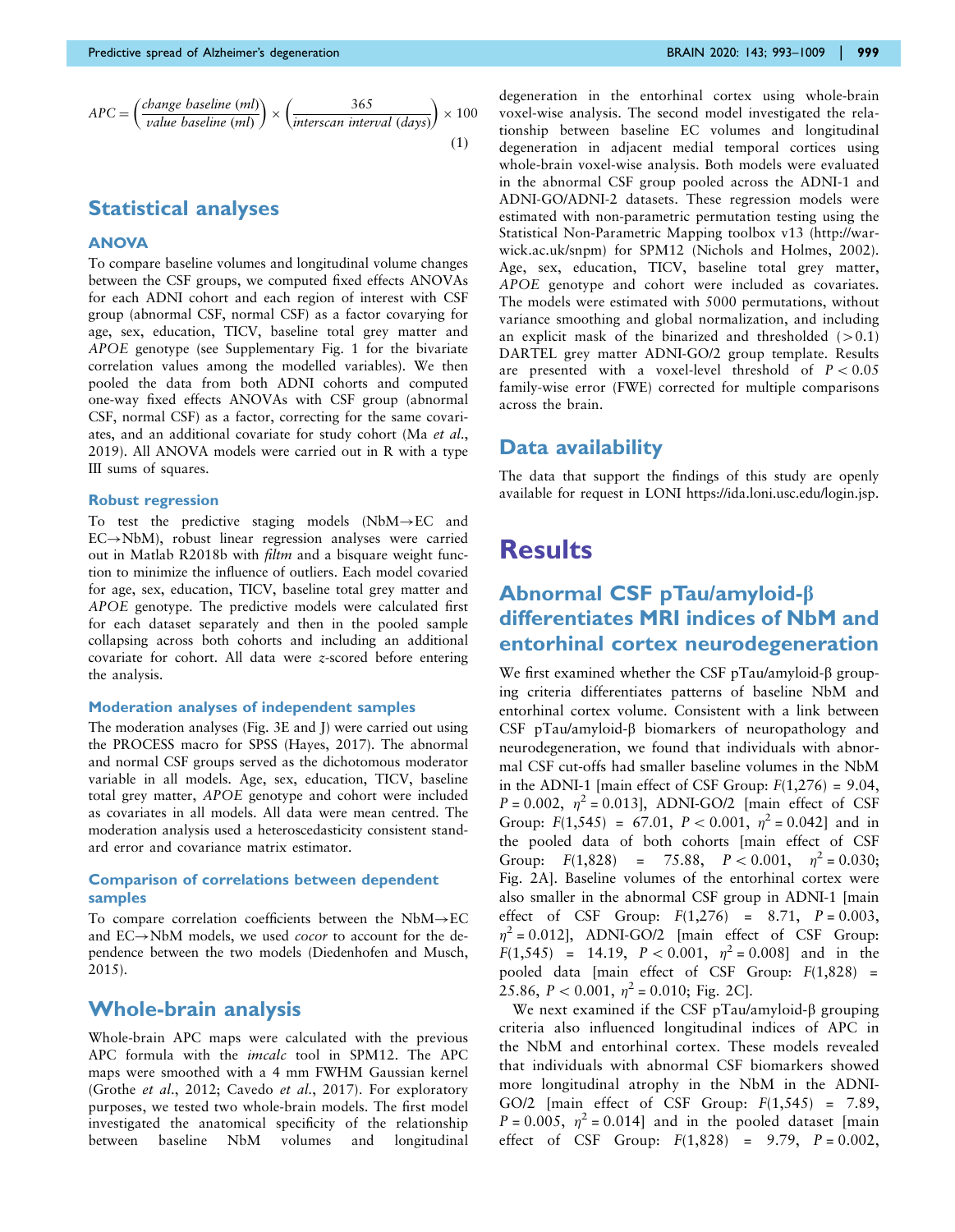<span id="page-7-0"></span>

Figure 2 Abnormal pTau/amyloid- $\beta$  differentiates NbM and entorhinal cortex indices of structural degeneration. Violin plots showing the means and standard errors of the baseline and longitudinal changes of the NbM (purple bars) and entorhinal cortex (EC, blue bars) a priori regions of interest in the two independent datasets (ADNI-1 and ADNI-GO/2) and the pooled data of both datasets. Baseline NbM (A) and entorhinal cortex (C) volumes were smaller in the abnormal CSF (aCSF) group. Longitudinal degeneration in the NbM (B) and in the entorhinal cortex (D) was larger in the abnormal CSF group. BL = baseline volume. \*\*\*P < 0.001; \*\*P < 0.01; \*P < 0.05. Horizontal lines are the median, boxes are interquartile range and vertical lines are  $1.5\times$  the interquartile range.

 $\eta^2$  = 0.011], but not in ADNI-1 [main effect of CSF Group:  $F(1,276) = 2.54$ ,  $P = 0.11$ ,  $\eta^2 = 0.009$ ; Fig. 2B]. In the entorhinal cortex, the abnormal CSF group exhibited more longitudinal atrophy in ADNI-1 [main effect of CSF Group:  $F(1,276) = 23.91$ ,  $P < 0.001$ ,  $\eta^2 = 0.072$ ], ADNI-GO/2 [main effect of CSF Group:  $F(1,545) = 26.38$ ,  $P < 0.001$ ,  $\eta^2 = 0.041$  and in the pooled data [main effect of CSF Group:  $F(1,828)$  = 47.51,  $P < 0.001$ ,  $\eta^2 = 0.048$ ; Fig. 2D]. Finally, we investigated if the magnitude of longitudinal degeneration in the NbM and in the entorhinal cortex differed between individuals at different disease stages. To do so, we cross-referenced the CSF groups with the ADNI baseline clinical diagnosis ([Schmitz and Spreng, 2016; Schmitz](#page-16-0) et al[., 2018](#page-16-0)) and found that individuals with abnormal CSF biomarkers in all disease stages had increased degeneration in both the NbM and the entorhinal cortex. Crucially, individuals in the preclinical disease stage (abnormal CSF and normal cognition at baseline) showed greater magnitudes of degeneration in the NbM and the entorhinal cortex compared to the cognitively normal controls (normal CSF and normal cognition at baseline) [\(Supplementary Fig. 2](https://academic.oup.com/brain/article-lookup/doi/10.1093/brain/awaa012#supplementary-data) and [Supplementary Table 1](https://academic.oup.com/brain/article-lookup/doi/10.1093/brain/awaa012#supplementary-data)). Consistent with our hypotheses, CSF biomarkers of abnormal pTau/amyloid-b accumulation in the CNS differentiated both smaller baseline grey matter volume and larger magnitudes of longitudinal grey matter degeneration in the NbM and entorhinal cortex.

## Abnormal pTau/amyloid-b potentiates the predictive spread of  $NbM \rightarrow EC$  degeneration

Thus far, our multimodal CSF and structural MRI analyses have treated patterns of neurodegeneration in the NbM and entorhinal cortex separately. We next used regression-based modelling to test if the degeneration in the NbM and in the entorhinal cortex reflects interdependent pathological processes. If degeneration in the NbM precedes degeneration in the entorhinal cortex due to selective neuronal vulnerability of cholinergic neurons inducing a degenerative 'spreading,' then NbM baseline volumes should predict degeneration in the entorhinal cortex ( $NbM \rightarrow EC$ ). However, if degeneration in NbM and entorhinal cortex occurs in parallel due to a common global pathology, then baseline volumes of either region should predict degeneration in the other. Alternatively, if degeneration in NbM and entorhinal cortex reflects independent local pathology, then baseline volumes of neither region should predict degeneration in the other.

We used robust linear regression to examine these competing models in the abnormal and normal CSF groups. Consistent with an interdependent  $NbM \rightarrow EC$  model, we found in the abnormal CSF group that baseline NbM volumes predicted longitudinal degeneration in the entorhinal cortex in both ADNI-1  $[r = 0.20, t(166) = 2.12, P = 0.03,$ confidence interval (CI): 0.01 to 0.38; [Fig. 3A](#page-8-0)] and ADNI-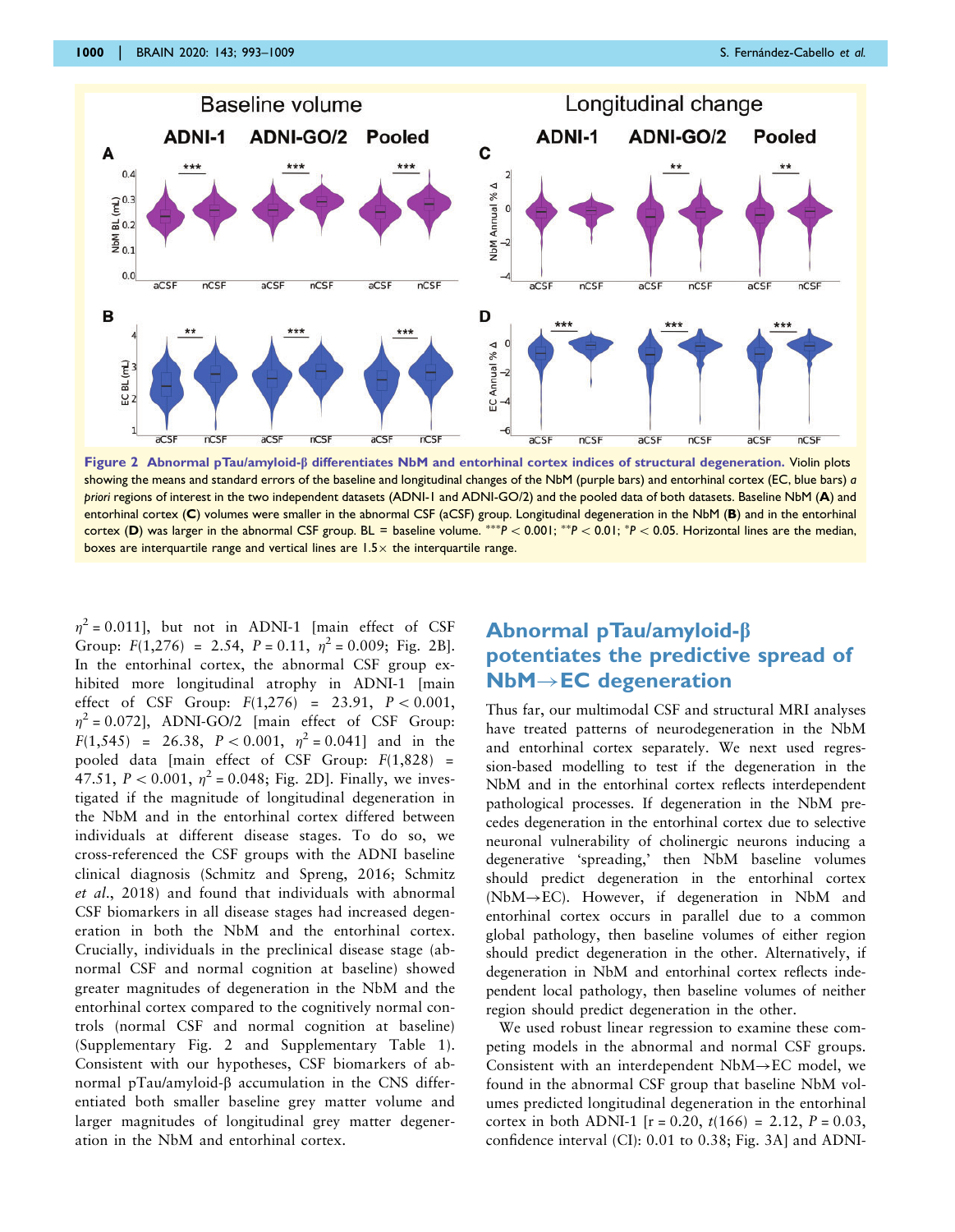<span id="page-8-0"></span>

Figure 3 Predictive pathological staging models. In the abnormal CSF group (aCSF), smaller baseline NbM volumes (x-axis: negative zscore values) were associated with greater magnitudes of longitudinal degeneration in the entorhinal cortex (y-axis: negative z-score values for  $T_2$  $-$  T<sub>1</sub> APC) in both (A) ADNI-1 and (B) ADNI-GO/2 (lower left corner of the graphs). No such relationships were observed in the normal CSF (nCSF) groups in (C) ADNI-1 but it was present in (D) ADNI-GO/2. (E) CSF concentrations of pTau/amyloid-b (normal CSF versus abnormal CSF) significantly moderated the relationship between baseline NbM volume and longitudinal entorhinal cortex degeneration. (F-J) Baseline entorhinal cortex volumes did not predict longitudinal degeneration in the NbM in either the abnormal or normal CSF, in either ADNI-1 or ADNI-GO/2. nor did it moderate this relationship. BL = baseline volume.  $***P < 0.001$ ;  $**P < 0.01$ ;  $*P < 0.05$ .

GO/2  $[r = 0.37, t(308) = 5.15, P < 0.001, CI: 0.22$  to 0.51; Fig. 3B]. We next examined whether the predictive pathological staging of NbM and entorhinal cortex degeneration is observable under conditions of normal CSF pTau/amyloid-b. It could be the case that the underlying neuropathological process driving this relationship also occurs at 'neurotypical' levels of pTau/amyloid-b, but that this process is exacerbated in the abnormal CSF group. In this case, we would expect to observe the same  $NbM \rightarrow EC$  interrelationship, though possibly at a smaller magnitude. We found negligible evidence for the  $NbM \rightarrow EC$  model in the normal CSF group in ADNI-1 [r  $= -0.17$ ,  $t(102) = -1.14$ ,  $P = 0.25$ , CI:  $-0.46$  to 0.12; Fig. 3C]. However, we did observe a predictive relationship in ADNI-GO/2  $[r = 0.21, t(229) = 2.47, P = 0.01, CI$ : 0.04 to 0.39; Fig. 3D]. We then examined these relationships in the pooled data. The results supported the  $NbM \rightarrow EC$  model in the abnormal CSF [r = 0.30, t(481)]  $= 5.32, P < 0.001, CI: 0.19$  to 0.41] but not the normal CSF group  $[r = 0.11, t(338) = 1.45, P = 0.14, CI: -0.04$  to 0.26] (Fig. 3E and [Supplementary Table 2](https://academic.oup.com/brain/article-lookup/doi/10.1093/brain/awaa012#supplementary-data)). To exclude the possibility that the results were distorted by possible collinearities among the model predictors and covariates, we computed each model without any of the covariates. The exclusion of covariates did not alter any of the above findings ([Supplementary Table 3](https://academic.oup.com/brain/article-lookup/doi/10.1093/brain/awaa012#supplementary-data)). To directly test if the relationship observed in the pooled abnormal CSF group was significantly different from that observed in the pooled normal CSF group, we computed a moderation analysis with CSF group (abnormal, normal) as a dichotomous moderator on the  $NbM \rightarrow EC$  interrelationship (refer to the 'Materials and methods' section). We found a significant moderating effect of CSF group on the  $NbM \rightarrow EC$  interrelationship  $[t(826) = 2.55, P = 0.01]$ , indicating a more pronounced interregional spread in the abnormal CSF compared to the normal CSF group.

We next tested the competing model of  $EC \rightarrow NbM$  predictive pathological spread, focusing first on the abnormal CSF group. We found that entorhinal cortex baseline volumes did not predict longitudinal decreases in the NbM in ADNI-1 [ $r = -0.06$ ,  $t(166) = -0.56$ ,  $P = 0.57$ , CI:  $-0.29$  to 0.16; Fig. 3F], in ADNI-GO/2  $[r = 0.10, t(308) = 1.18,$  $P = 0.23$ , CI:  $-0.06$  to 0.27; Fig. 3G or in the pooled sample  $[r = 0.02, t(481) = 0.26, P = 0.79, CI: -0.11$  to 0.14; Fig. 3J] ([Supplementary Table 2\)](https://academic.oup.com/brain/article-lookup/doi/10.1093/brain/awaa012#supplementary-data). Moreover, we found negligible evidence for the  $EC \rightarrow NbM$  model in the normal CSF group in ADNI-1  $[r = 0.12, t(102) = 0.92,$  $P = 0.36$ , CI:  $-0.14$  to 0.38; Fig. 3H, ADNI-GO/2  $[r = 0.18, t(229) = 1.72, P = 0.08, CI: -0.03$  to 0.40; Fig. 3I], or in the pooled sample  $[r = 0.12, t(334) = 1.53,$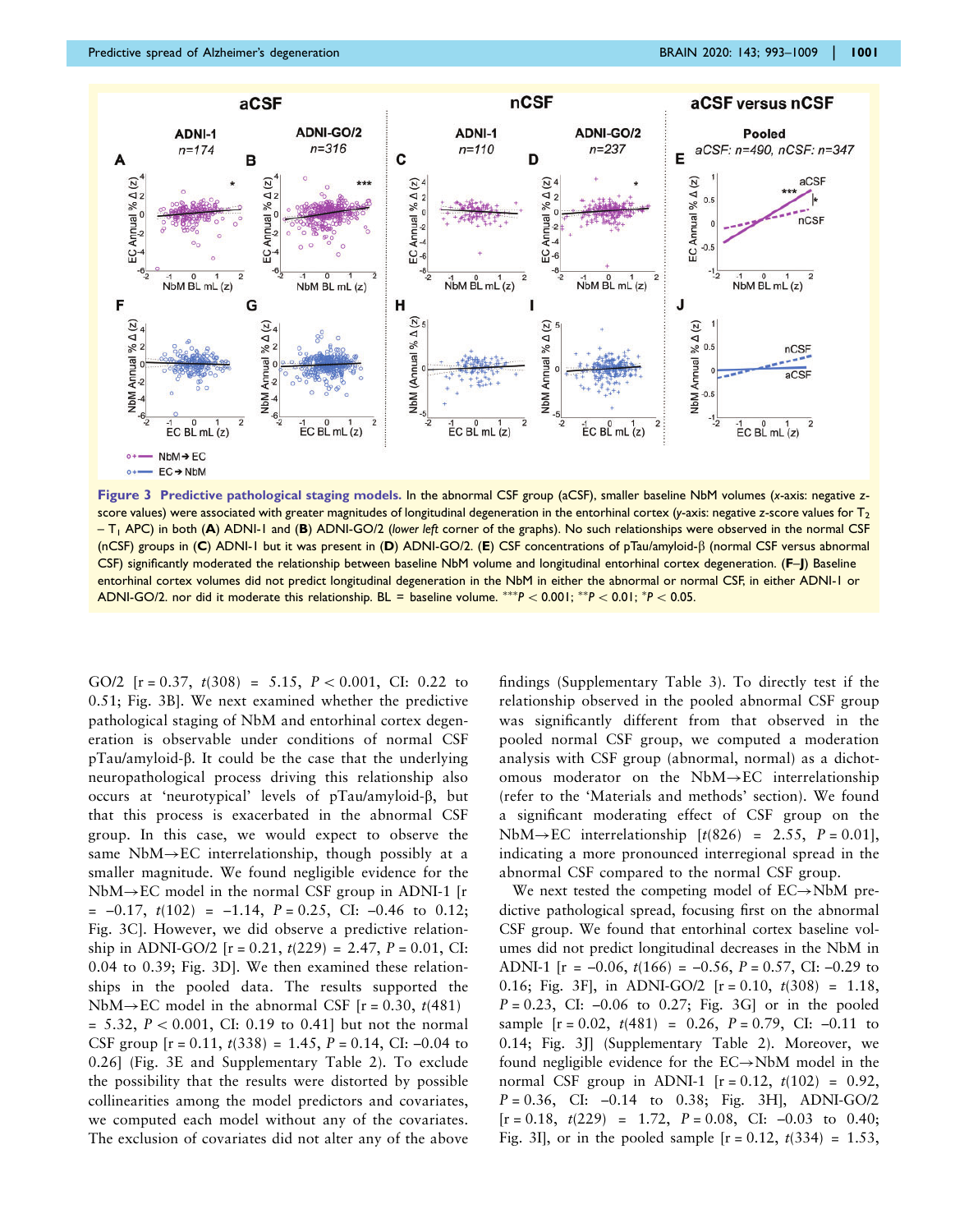

Figure 4 Amyloid- $\beta$  and pTau potentiate the spread of neurodegeneration from NbM to entorhinal cortex. The slopes of the  $N$ bM $\rightarrow$ EC and EC $\rightarrow$ NbM robust regression models were different in (A) the pooled abnormal CSF group (aCSF), but (B) not in the pooled normal CSF group. The x-axes reflect baseline NbM volumes (purple lines) and baseline entorhinal cortex volumes (blue lines). The y-axes reflect APC in the entorhinal cortex (purple lines) and in the NbM (blue lines). Baseline volumes and APC units were z-scored (z). BL = baseline volume;  $nCSF = normal CSF group.$  \*\*\* $P < 0.001$ ; \* $P < 0.01$ ; \* $P < 0.05$ .

 $P = 0.12$ , CI:  $-0.03$  to 0.27; Fig. 3II [\(Supplementary Table](https://academic.oup.com/brain/article-lookup/doi/10.1093/brain/awaa012#supplementary-data) [2](https://academic.oup.com/brain/article-lookup/doi/10.1093/brain/awaa012#supplementary-data)). Nor was there a significant interaction between CSF group and the relationship between entorhinal cortex and NbM in the pooled sample  $[t(826) = 1, P = 0.62; Fig. 3]$ .

We then directly compared the two predictive staging models, NbM $\rightarrow$ EC and EC $\rightarrow$ NbM, using a slopes analysis between dependent samples. We found that the coefficients in each model were significantly different from one another in the abnormal CSF group  $[z = 5.54; P < 0.001; 95\%$  r CI: 0.1831 to 0.3847] but not in the normal CSF group  $(z = 0.08; P = 0.931; 95\%$  r CI: -0.1424 to 0.13) (Fig. 4).

Taken together, our predictive pathological models suggest that neurodegeneration of the cholinergic basal forebrain system may occur in both the abnormal and normal CSF ageing phenotypes, but that abnormal proteopathic pTau/amyloid-b accumulation greatly exacerbates this effect. The results also demonstrate that the  $EC \rightarrow NbM$ model does not fit a neurobiologically plausible predictive staging of neurodegeneration in either the abnormal or normal CSF cohort.

## Clinical diagnosis does not moderate the relationship between  $NbM \rightarrow EC$

Having demonstrated that the  $NbM \rightarrow EC$  relationship was more prominent and reliable in the abnormal CSF group, we then investigated whether the severity of the disease had an impact on the strength of this relationship in the pooled abnormal CSF group. We predicted that the MCI abnormal CSF subgroup would exhibit the strongest pattern of degenerative 'spreading' between NbM and entorhinal cortex, followed by cognitively normal abnormal CSF and Alzheimer's disease abnormal CSF subgroups [\(Schmitz](#page-16-0) [and Spreng, 2016](#page-16-0)). Although MCI abnormal CSF individuals exhibited a steeper positive slope compared to the other two diagnostic groups, clinical diagnosis was not a significant moderating effect ([Supplementary Fig. 3\)](https://academic.oup.com/brain/article-lookup/doi/10.1093/brain/awaa012#supplementary-data)  $[t(1, 479) = 1.65, P = 0.49]$ , indicating that the predictive relationship was robust across clinical diagnostic subgroups of the abnormal CSF cohort.

## $NbM \rightarrow EC$  predictive pathological spreading is anatomically specific

How spatially selective is the observed interrelationship between NbM and entorhinal cortex in the abnormal CSF group? To determine where degeneration is predicted based on NbM integrity, we performed a voxel-wise regression analysis between baseline volumes in the NbM and longitudinal APC in every brain voxel. The model collapsed abnormal CSF individuals across the two ADNI Cohorts into a single 'Pooled' cohort. After FWE correction for multiple comparisons, we found that baseline NbM volumes predicted degeneration in a circumscribed cluster of regions localized to the right entorhinal and perirhinal cortices and in the left middle temporal gyrus ([Fig. 5A\)](#page-10-0). The predictive pathological spread of  $NbM \rightarrow EC$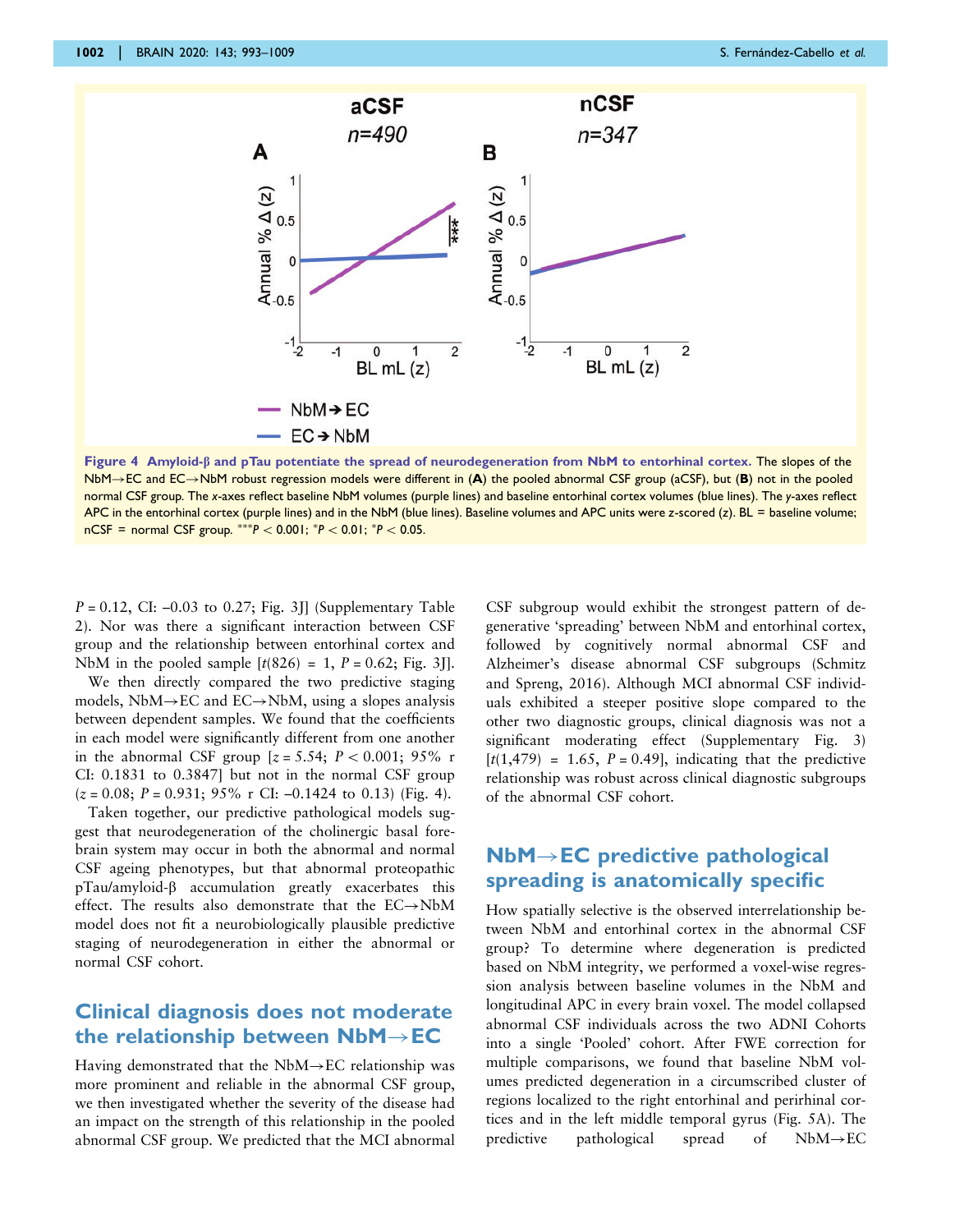<span id="page-10-0"></span>neurodegeneration therefore exhibits a high degree of anatomical specificity.

In our a priori region of interest-based regression models, we found negligible evidence in support of the  $EC \rightarrow NbM$ model. However, following from non-human animal work ([de Calignon](#page-14-0) et al., 2012; Liu et al[., 2012; Khan](#page-15-0) et al., [2014;](#page-15-0) Wu et al[., 2016](#page-16-0)), we hypothesized that predictive spread of degeneration from entorhinal cortex might target anatomically and functionally connected cortical areas including the parahippocampal and posterior parietal cortices. To test this hypothesis, we computed a second voxel-wise regression analysis in the pooled abnormal CSF group between baseline volumes in the entorhinal cortex and longitudinal APC in every brain voxel of the grey matter mask (refer to the 'Materials and methods' section). After FWE correction, we found that baseline entorhinal cortex volumes predicted longitudinal degeneration in a circumscribed network of temporal cortical regions including the entorhinal, perirhinal, parahippocampal and fusiform cortices and temporal poles (Fig. 5B). Additional clusters were detected in the insular and posterior parietal cortices.

Finally, we tested the same models in the normal CSF cohort, collapsing individuals from both ADNI cohorts. No significant voxels were found at the corrected statistical threshold  $(P < 0.05$  FWE) in either of the models (NbM $\rightarrow$ whole brain; EC $\rightarrow$ whole brain). Taken together, the voxel-wise regression results show that among individuals expressing abnormal CSF: (i) baseline NbM volumes selectively predict degeneration in the entorhinal cortex and adjacent perirhinal cortex; and (ii) entorhinal cortex degeneration 'spreads' to anatomically and functionally connected areas including the parahippocampal gyrus and other temporoparietal regions [\(de Calignon](#page-14-0) et al., 2012; Liu et al[., 2012;](#page-15-0) Khan et al[., 2014](#page-15-0); Wu et al[., 2016](#page-16-0)).

## **Discussion**

We provide evidence that degeneration in the NbM is an upstream event of subsequent degeneration in the entorhinal cortex and adjacent medial temporal cortices. Our results generalized across two non-overlapping and wellpowered datasets. As hypothesized, the  $NbM \rightarrow EC$  relationship was moderated by the presence of abnormal CSF biomarkers of pTau and amyloid-b, consistent with a mechanism of trans-synaptic spread of these proteins across anatomically connected regions. Using whole-brain regression models, we presented novel evidence that the relationship between baseline NbM volumes and neurodegeneration was spatially specific to regions of the entorhinal cortex and the perirhinal cortices. Finally, baseline



Figure 5 NbM and entorhinal cortex predict distinct patterns of downstream degenerative spreading. Baseline volumes of the NbM and the entorhinal cortex predicting APC in every brain voxel in the pooled abnormal CSF group (aCSF,  $n = 490$ ). In red, voxels showing a significant association with baseline volumes in the NbM (A) and in the entorhinal cortex (B) with a  $P < 0.05$  voxel-level FWE-corrected threshold. Baseline NbM volumes predicted degeneration in the right entorhinal cortex whereas baseline entorhinal cortex volumes predicted degeneration in regions of the temporal and parietal cortices. Results are rendered into an MNI glass brain to the group DARTEL space using Mango ([http://ric.uthscsa.edu/mango/\)](http://ric.uthscsa.edu/mango/). Models were tested for significance using non-parametric permutation testing.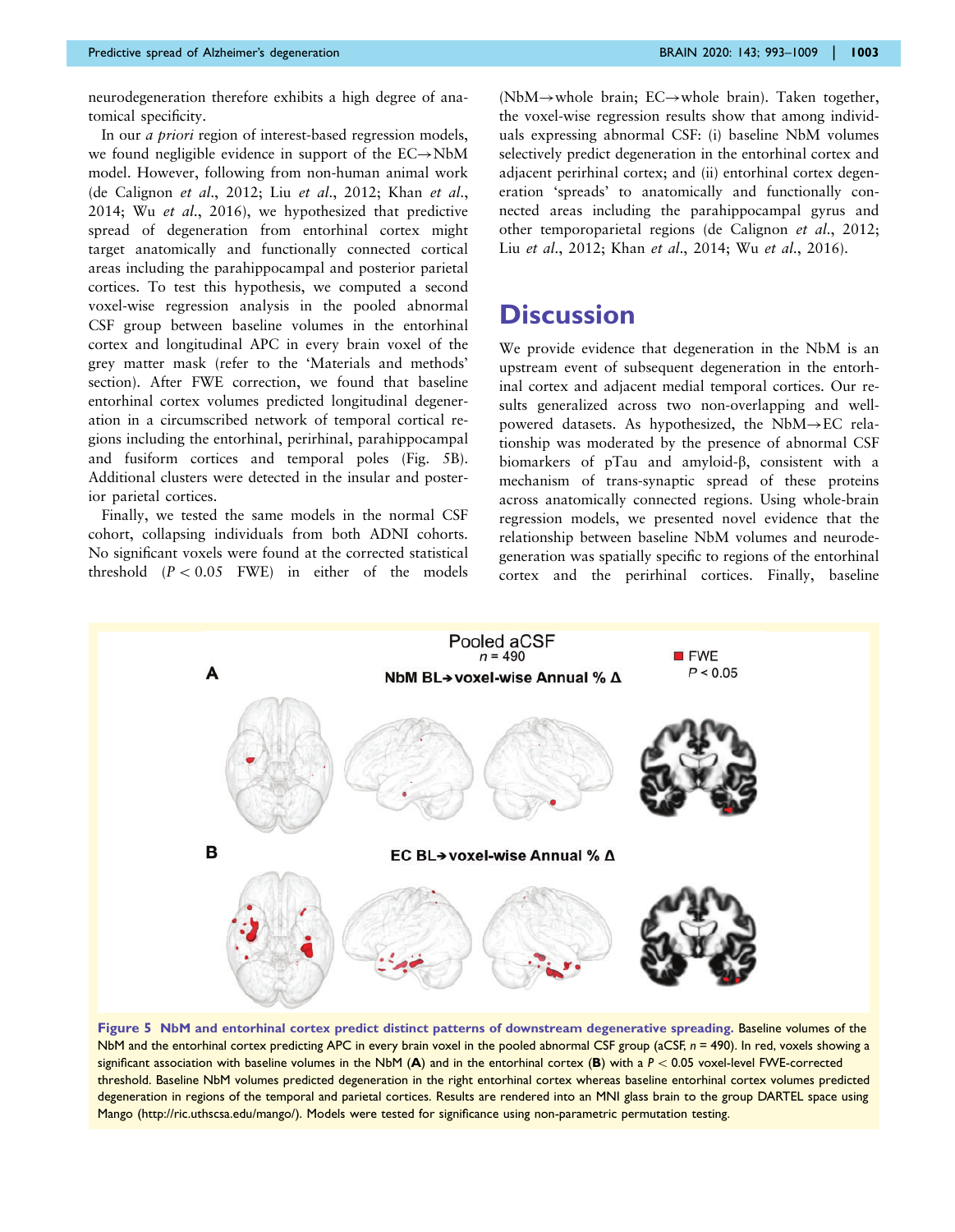entorhinal cortex volumes predicted neurodegeneration mainly in regions of the temporal cortex, recapitulating neurodegenerative spreading dynamics observed in human in vivo structural imaging work ([Dickerson](#page-14-0) et al., 2001; [Du](#page-14-0) et al[., 2001\)](#page-14-0) and mouse models of trans-synaptic tau propagation ([de Calignon](#page-14-0) et al., 2012; Liu et al[., 2012;](#page-15-0) Khan et al[., 2014](#page-15-0); Wu et al[., 2016\)](#page-16-0). These findings highlight the importance of the cholinergic basal forebrain nuclei in Alzheimer's disease and motivate novel interventions targeted to these neuronal populations.

The intrinsic properties of the basal forebrain cholinergic neurons, including their morphology and propensity for sustained neuroplasticity throughout adulthood, might be key to understanding why these cell types are selectively vulnerable in Alzheimer's disease [\(Mesulam, 1999;](#page-15-0) [Mattson and Magnus, 2006](#page-15-0); [Saxena and Caroni, 2011;](#page-16-0) Wu et al[., 2014; Roussarie](#page-16-0) et al., 2019). The NbM cholinergic neurons have large projecting axons with extensive arbours that expand long distances in the CNS [\(Wu](#page-16-0) et al[., 2014;](#page-16-0) Li et al[., 2018;](#page-15-0) Yan et al[., 2018](#page-16-0)). Extremely large axons and arbours exert high metabolic demands in order to support their maintenance, repair and transport. A less efficient cellular response to axonal perturbations could increase their vulnerability to the accumulation of abnormal proteins (Wu et al[., 2014](#page-16-0)). In addition, large surface areas increase their exposure to toxic environments [\(Mattson and Magnus, 2006](#page-15-0)). Consistent with its selective vulnerability, the NbM is one of the most vulnerable regions to the early accumulation of intracellular tau pathology [\(Mesulam](#page-15-0) et al., 2004; [Braak and Del Tredici, 2011,](#page-14-0) [2015](#page-14-0)) and intraneuronal amyloid oligomers [\(Baker-Nigh](#page-14-0) et al[., 2015\)](#page-14-0). There is increasing evidence showing that intraneuronal amyloid can have deleterious early effects in neurons, such as disrupting their retrograde axonal trans-port machinery (Pigino et al[., 2009](#page-16-0)), which in turn can cause a neurotrophic deficiency ([Bellucci](#page-14-0) et al., 2006) leading to neurodegeneration [\(De Lacalle](#page-14-0) et al., 1996). Recent functional genomics research examining the molecular profile of different neuronal cell types in the adult brain indicates that those with selective vulnerability to Alzheimer's disease, such as the layer II entorhinal neurons, are selectively enriched for expression of amyloid precursor protein (APP) and microtubule-associated protein tau (MAPT) compared to neurons in primary visual and somatosensory cortices ([Roussarie](#page-16-0) et al., 2019). Given the hypothesized physiological roles of APP in synaptic remodelling and MAPT in microtubule formation, increased neuronal expression of these genes might represent a heightened propensity for neuroplasticity in adulthood—consistent with the known role of entorhinal neurons in memory encoding. The cholinergic basal forebrain neurons—which constitute the primary source of acetylcholine for the entire brain are thought to exhibit a similar propensity for adult neuroplasticity due to their role in learning and memory [\(Mesulam, 1999\)](#page-15-0). Cholinergic neuromodulation is essential for triggering entorhinal and hippocampal plasticity during encoding of novel sensory information (Sarter *et al.*, 2003; [Hasselmo, 2006](#page-15-0); [Botly and De Rosa, 2009;](#page-14-0) [Heys](#page-15-0) et al., [2010;](#page-15-0) [Gu and Yakel, 2011](#page-14-0); [Mitsushima](#page-15-0) et al., 2013; [Schmitz and Duncan, 2018\)](#page-16-0). Whether APP and MAPT expression is similarly elevated in cholinergic basal forebrain remains to be determined. Nevertheless, the cholinergic basal forebrain neurons exhibit a unique mixture of morphological and functional properties which appear to heighten their vulnerability to structural degeneration in the ageing brain.

In this study, the pathological spread of neurodegeneration from the NbM to the entorhinal cortex was exacerbated in individuals with abnormal levels of CSF pTau and amyloid-b. Evidence from non-human animal studies shows that protein aggregates can spread trans-synaptically to neuroanatomically connected regions. In an APP mouse model of Alzheimer's disease, neuronal accumulation of amyloid- $\beta$  was observed first in the entorhinal cortex, followed by the dentate gyrus, a downstream region receiving monosynaptic projections from the entorhinal cortex (Harris et al[., 2010\)](#page-14-0). Evidence further suggests that tau aggregates propagate from the entorhinal cortex to limbic and then neocortical connected areas ([de Calignon](#page-14-0) et al., [2012;](#page-14-0) Liu et al[., 2012;](#page-15-0) Walker et al[., 2013](#page-16-0); [Khan](#page-15-0) et al., [2014;](#page-15-0) Wu et al[., 2016](#page-16-0)). For example, in mice that expressed human tau restricted to the entorhinal cortex, the axonal terminals of the entorhinal cortex projecting neurons showed increasing markers of tauopathy over time (Liu et al[., 2012\)](#page-15-0). In all, this shows that amyloid- $\beta$  and pTau can propagate synaptically across neural networks of anatomically connected vulnerable cells. If the NbM is one of the earliest regions to accumulate tau and amyloid- $\beta$ , then these proteins may spread to the entorhinal cortex trans-synaptically, inducing the observed downstream neurodegeneration. Our results are therefore compatible with animal research showing a trans-synaptic mechanism of abnormal spreading of tau proteins. However, to ultimately demonstrate that degeneration in the entorhinal cortex is driven by the spread of tau pathology from the NbM in humans, longitudinal studies integrating both structural MRI and tau PET are needed. In addition, we observed a relationship between the  $NbM \rightarrow EC$  in the normal CSF group. This effect was weaker and not reliable across samples, indicating the possibility that there are other agerelated pressures on the NbM cholinergic neurons independent from amyloid- $\beta$  and pTau [\(Wurtman](#page-16-0) et al., [1990;](#page-16-0) Nitsch et al[., 1992](#page-15-0); [Wurtman, 1992\)](#page-16-0). Nevertheless, we found that the presence of abnormal amyloid- $\beta$  and pTau was the strongest moderating factor on the relationship between  $NbM \rightarrow EC$ ; this relationship was robust to differences in APOE genotype, clinical diagnosis and ADNI cohort (magnetic resonance field strength). Collectively, our findings indicate that degeneration of the NbM and entorhinal cortex pathway is likely influenced by multiple genetic and environmental risk factors which may disrupt amyloid and tau proteostasis in the ageing brain, such as vascular health [\(Iturria-Medina](#page-15-0) et al., 2016). Additional modelling of these complex multivariate changes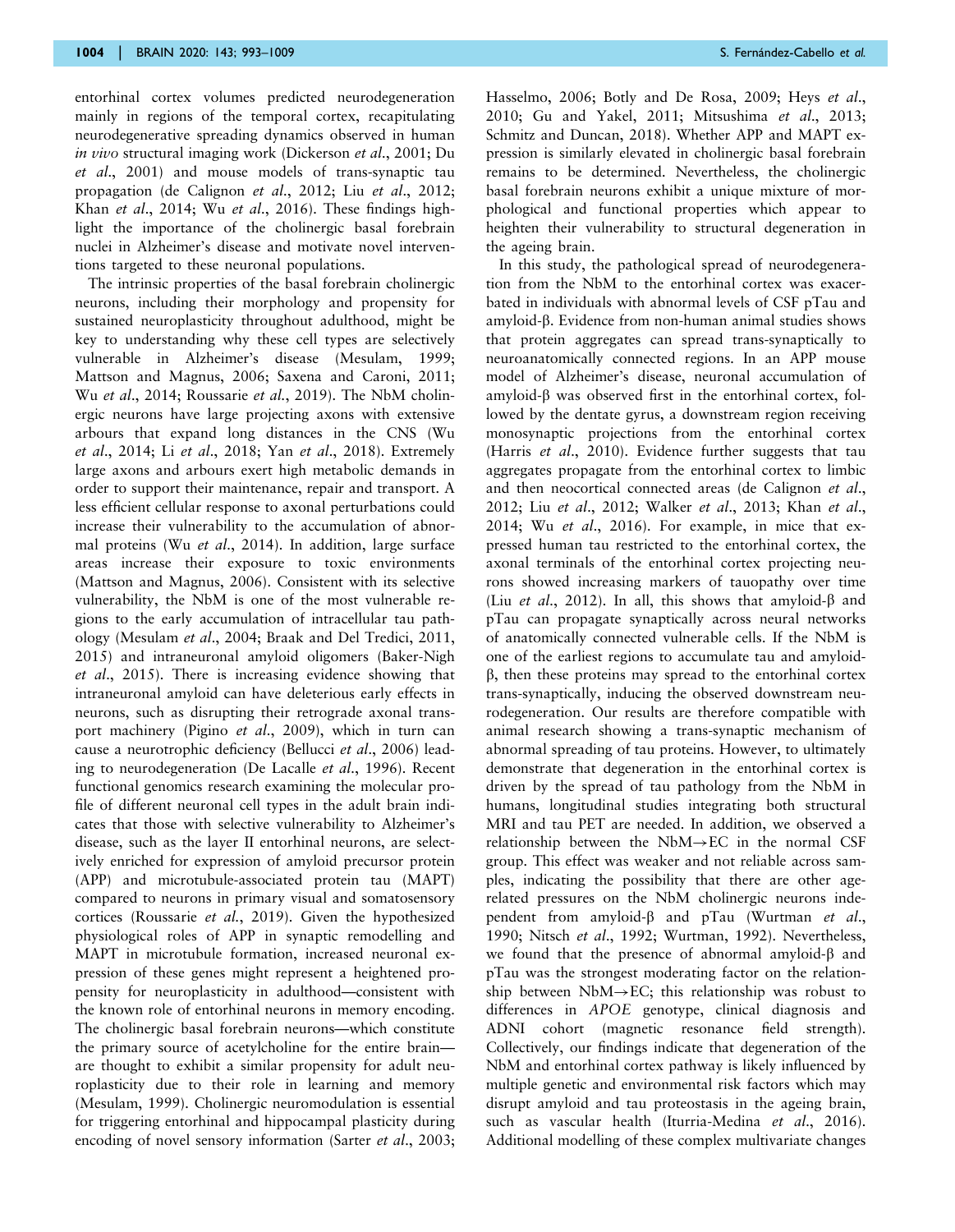will be necessary to unravel the age-related factors that most reliably predict abnormal accumulation of amyloid and tau.

Our study extends on prior in vivo structural MRI studies demonstrating pronounced basal forebrain degeneration in the context of ageing and Alzheimer's disease. For instance, in prior work, reduced basal forebrain volumes have been observed in MCI patients both cross-sectionally (Teipel et al[., 2005, 2011](#page-16-0), [2017](#page-16-0); [Grothe](#page-14-0) et al., [2010, 2012;](#page-14-0) [Kilimann](#page-15-0) et al., 2014, [2017](#page-15-0); [Cantero](#page-14-0) et al., [2017\)](#page-14-0) and longitudinally (Grothe et al[., 2013](#page-14-0); [Schmitz and](#page-16-0) [Spreng, 2016](#page-16-0); [Cavedo](#page-14-0) et al., 2017; [Schmitz](#page-16-0) et al., 2018). Here we used a novel combination of CSF biomarkers, longitudinal structural MRI, a large replication sample and regression-based whole-brain modelling to demonstrate a reliable [\(Fig. 3A–E\)](#page-8-0) and highly specific [\(Fig. 5A\)](#page-10-0) sequence of neurodegeneration from the NbM to the entorhinal cortex. Our evidence in favour of the  $NbM \rightarrow EC$  model accords with numerous post-mortem histology studies implicating the selective vulnerability of NbM cholinergic cell populations [\(Davies and Maloney, 1976;](#page-14-0) [Whitehouse](#page-16-0) et al[., 1981](#page-16-0); Arendt et al[., 1985,](#page-13-0) [2015](#page-14-0); [Mesulam](#page-15-0) et al., [2004;](#page-15-0) Geula et al[., 2008; Braak and Del Tredici, 2011](#page-14-0), [2015;](#page-14-0) Braak et al[., 2011; Baker-Nigh](#page-14-0) et al., 2015; [Hanna](#page-14-0) [Al-Shaikh](#page-14-0) et al., 2019). However, predictive staging based on histological strategies are limited by the heterogeneity of the post-mortem samples, the inability to track pathology with progressive neurodegeneration within individuals, the variability in tissue staining techniques used to profile underlying pathology, and the variability in anatomical coverage across both cortical and subcortical regions. We overcame these limitations by using an in vivo longitudinal neuroimaging strategy of predictive pathological staging in a large cohort of  $>800$  older adults. We quantified the baseline CSF profile of amyloid- $\beta$  and pTau in each individual based on the automated Elecsys® protocol, which was harmonized between samples. We then applied an independently defined cut-off point to delineate unbiased groups of individuals exhibiting abnormal and normal CSF biomarkers. By comparing the spreading dynamics of neurodegeneration between these two groups, we demonstrated that baseline NbM volumes predicted an accelerated annual rate of degeneration in a future time point in the entorhinal cortex. Although this effect was strongest in the right hemisphere entorhinal cortex, additional predictive effects in the left hemisphere entorhinal cortex were detectable at a more liberal uncorrected threshold. It is currently unknown whether hemispheric asymmetries exist in the vulnerability of the NbM $\rightarrow$ EC pathway, nor what risk factors would influence such asymmetry. Finally, we found evidence that this neuropathological background was associated with neurodegenerative spreading from entorhinal cortex to targets of its projections in the medial temporal lobes. These latter findings parallel those of recent crossspecies translational research comparing transgenic mouse models of Alzheimer's disease with at-risk human partici-pants (Khan et al[., 2014](#page-15-0)). In all, our results demonstrate

that NbM degeneration is an earlier pathological event in the Alzheimer's disease pathological cascade.

Although support for the  $NbM \rightarrow EC$  model reliably generalized between two different populations, we cannot infer from this finding whether the NbM is the origin of Alzheimer's disease pathophysiology. Based on postmortem histological analyses, other ascending neuromodulatory cell populations have been found to exhibit early degeneration in ageing, MCI and Alzheimer's disease. In particular, post-mortem histology work has repeatedly identified severe tau accumulation and neuronal cell loss in the cluster of noradrenergic brainstem neurons known as the locus coeruleus (Zarow et al[., 2003](#page-16-0); [Heneka](#page-15-0) et al., [2006](#page-15-0), [2010;](#page-15-0) [Grudzien](#page-14-0) et al., 2007; [Braak and Del Tredici,](#page-14-0) [2011](#page-14-0), [2015](#page-14-0); Braak et al[., 2011](#page-14-0); Arendt et al[., 2015](#page-14-0); [Ghosh](#page-14-0) et al[., 2019\)](#page-14-0). Like neurons of the cholinergic basal forebrain and layer II entorhinal cortex, the locus coeruleus norandrenergic neurons have large complex axonal projections ([Schwarz and Luo, 2015; Schwarz](#page-16-0) et al., 2015), which may account in part for their apparent selective vulnerability to early degeneration. The  $T_1$ -weighted structural MRI data used in this study are poorly optimized for quantifying grey matter volume in brainstem nuclei such as the locus coeruleus ([Lambert](#page-15-0) et al., 2013a, [b](#page-15-0)). Nevertheless, stereotactic probabilistic atlases of the human locus coeruleus are available (Keren et al[., 2009](#page-15-0); Tona et al[., 2017](#page-16-0)) and novel magnetic resonance sequences optimized for quantifying the brainstem volume *in vivo* are under development ([Lambert](#page-15-0) et al., 2013a, [b](#page-15-0)). Future work examining anatomically comprehensive staging models of Alzheimer's disease pathophysiology would therefore benefit by integrating these magnetic resonance sequences into their scan acquisition protocols.

To understand the predictive staging of basal forebrain neurodegeneration at even earlier stages of Alzheimer's disease, another necessary step will involve parallel *in vivo* quantification of longitudinal changes in both the grey and white matter microstructure. Diffusion-weighted MRI techniques enable tractography-based analysis of the basal forebrain white matter projections (Kerbler et al[., 2013;](#page-15-0) Ray et al[., 2015](#page-16-0)). PET, combined with radiotracers that selectively bind to the vesicular acetylcholine transporter (VAChT), a glycoprotein located on presynaptic cholinergic terminals, represents another promising tool for quantifying the integrity of the cholinergic basal forebrain projectome in vivo [\(Aghourian](#page-13-0) et al., 2017; Schmitz et al[., 2018\)](#page-16-0). Because degeneration of the cholinergic cell body in the NbM is likely preceded by a period of distal axonal degeneration (Yan et al[., 2018](#page-16-0)), these neuroimaging techniques might provide insight into even earlier stages of Alzheimer's disease pathophysiology. For instance, spatially selective genetic knock-down of VAChT in the mouse hippocampus was found to alter RNA metabolism and induce Alzheimer's disease-like changes in proteostasis [\(Kolisnyk](#page-15-0) et al[., 2016\)](#page-15-0), suggesting that loss of cortical cholinergic input is by itself sufficient to induce pathophysiology. Whether age-related cortical cholinergic denervation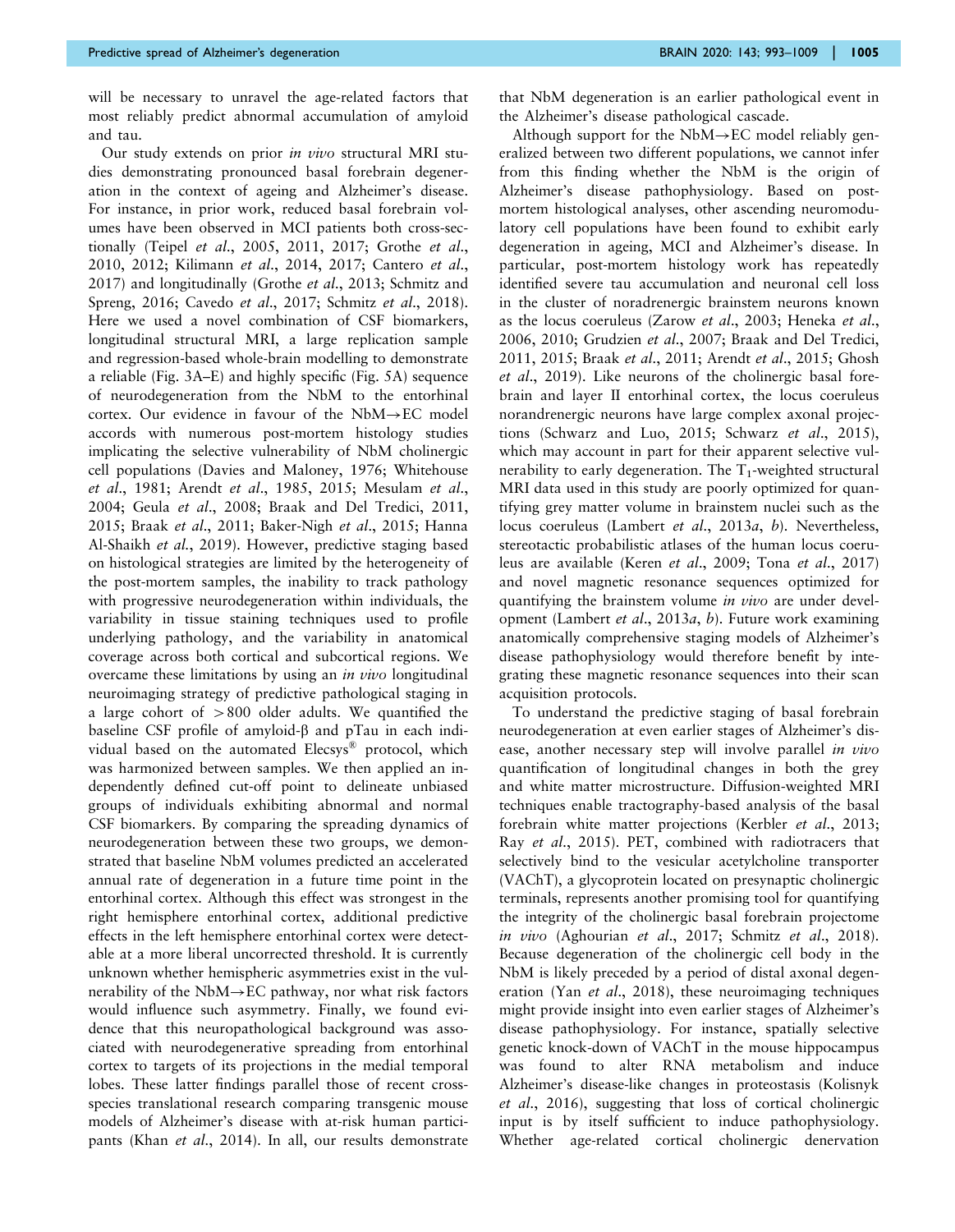<span id="page-13-0"></span>induces similar pathophysiology in the human brain remains to be determined.

Finally, we note that because ADNI is a multi-site study, MRI data were acquired in multiple different scanners, which might introduce variability in the quality of the images used to quantify grey matter volume. Despite significant efforts to harmonize the acquisition and postprocessing phases of neuroimaging data (Jack et al.[, 2008\)](#page-15-0), non-biological variations between scanners may impact the volumetric estimations from  $T_1$  images ([Jovicich](#page-15-0) *et al.*, [2009](#page-15-0); [Kruggel](#page-15-0) et al., 2010). However, studies using structural MRI to examine Alzheimer's disease neurodegeneration do not show an interaction between scanner and diagnosis and a smaller effect of scanner than of diagnostic group in grey matter regions ([Stonnington](#page-16-0) et al., 2008). In the present study, we calculated annualized per cent rates to evaluate grey matter changes over time. Presumably, calculating a difference between successive time points would minimize the influence of variation in global intensity caused by interscanner differences. In addition, our main regression results [\(Fig. 3E and J](#page-8-0)) were robust to the inclusion of the different sites (scanners) as a fixed-effect covariate and the distribution of abnormal and normal CSF participants was comparable across sites (data not shown). Although it is challenging to perfectly systematize large multicentre studies, we believe efforts such as ADNI are currently the best resources available for *in vivo* staging of Alzheimer's disease progression.

In conclusion, the current study provides reliable and anatomically specific support for a predictive pathological staging model of Alzheimer's disease that progresses in the following sequence:  $NbM \rightarrow EC \rightarrow Neocortex$ . In all, our findings call into question a prevailing view of Alzheimer's disease pathogenesis, suggesting instead that degeneration of the basal forebrain cholinergic projection system is an upstream event to that of its most vulnerable cortical targets in the entorhinal cortex. If the cholinergic neurons of the basal forebrain are selectively vulnerable to the early accumulation and propagation of Alzheimer's disease pathology, then interventions targeting these neuronal populations in early disease stages may be useful for modifying disease progression prior to cognitive decline.

## Funding

Data collection and sharing for this project was funded by the Alzheimer's Disease Neuroimaging Initiative (ADNI) (National Institutes of Health Grant U01 AG024904) and DOD ADNI (Department of Defense award number W81XWH-12-2-0012). ADNI is funded by the National Institute on Aging, the National Institute of Biomedical Imaging and Bioengineering, and through generous contributions from the following: AbbVie, Alzheimer's Association; Alzheimer's Drug Discovery Foundation; Araclon Biotech; BioClinica, Inc.; Biogen; Bristol-Myers Squibb Company; CereSpir, Inc.; Cogstate; Eisai Inc.;

Elan Pharmaceuticals, Inc.; Eli Lilly and Company; EuroImmun; F. Hoffmann-La Roche Ltd and its affiliated company Genentech, Inc.; Fujirebio; GE Healthcare; IXICO Ltd.; Janssen Alzheimer Immunotherapy Research & Development, LLC.; Johnson & Johnson Pharmaceutical Research & Development LLC.; Lumosity; Lundbeck; Merck & Co., Inc.; Meso Scale Diagnostics, LLC.; NeuroRx Research; Neurotrack Technologies; Novartis Pharmaceuticals Corporation; Pfizer Inc.; Piramal Imaging; Servier; Takeda Pharmaceutical Company; and Transition Therapeutics. The Canadian Institutes of Health Research is providing funds to support ADNI clinical sites in Canada. Private sector contributions are facilitated by the Foundation for the National Institutes of Health ([www.fnih.org](http://www.fnih.org)). The grantee organization is the Northern California Institute for Research and Education, and the study is coordinated by the Alzheimer's Therapeutic Research Institute at the University of Southern California. ADNI data are disseminated by the Laboratory for Neuro Imaging at the University of Southern California. This work was supported in part by a grant from the NIA (R03 RAG060263A) (T.W.S. and R.N.S.) and the Canada First Research Excellence Fund (T.W.S. and R.N.S.). S.F.C was supported by the Doctoral College "Imaging the Mind" (FWF-W1233) of the Austrian Science Fund. We thank Didac Vidal-Piñeiro and the LCBC group in Oslo for feedback on this manuscript. This work was supported in part by a Pfizer Scientific Services Evaluation Agreement to R.N.S.

## Competing interests

K.R.A.V.D. and J.A.G. are currently employed by Pfizer.

## Supplementary material

[Supplementary material](https://academic.oup.com/brain/article-lookup/doi/10.1093/brain/awaa012#supplementary-data) is available at Brain online.

## References

- Aghourian M, Legault-Denis C, SoucyJP, Rosa-NetoP, Gauthier S, Kostikov A, et al. Quantification of brain cholinergic denervation in Alzheimer's disease using PET imaging with [18F]-FEOBV. Mol Psychiatry 2017; 11: 1531–8.
- Aisen PS, Petersen RC, Donohue M, Weiner MW. Alzheimer's disease neuroimaging I. Alzheimer's disease neuroimaging initiative 2 clinical core: progress and plans. Alzheimers Dement 2015; 11: 734–9.
- Aisen PS, Petersen RC, Donohue MC, Gamst A, Raman R, Thomas RG, et al. Clinical core of the Alzheimer's disease neuroimaging initiative: progress and plans. Alzheimers Dement 2010; 6: 239–46.
- Amunts K, Kedo O, Kindler M, Pieperhoff P, Mohlberg H, Shah NJ, et al. Cytoarchitectonic mapping of the human amygdala, hippocampal region and entorhinal cortex: intersubject variability and probability maps. Anat Embryol (Berl) 2005; 210: 343–52.
- Arendt T, Bigl V, Tennstedt A, Arendt A. Neuronal loss in different parts of the nucleus basalis is related to neuritic plaque formation in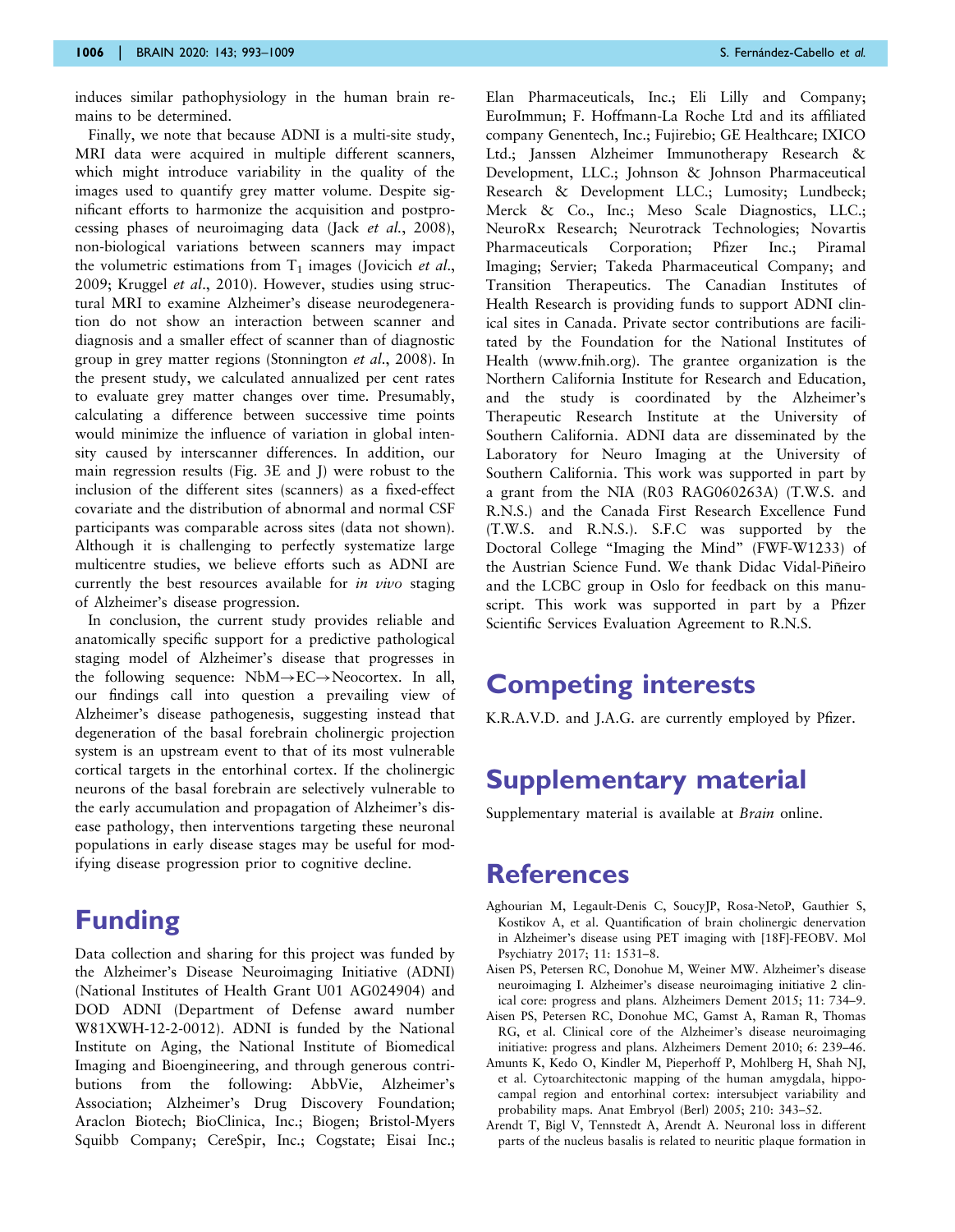<span id="page-14-0"></span>cortical target areas in Alzheimer's disease. Neuroscience 1985; 14:  $1 - 14$ .

- Arendt T, Bruckner MK, Morawski M, Jager C, Gertz HJ. Early neurone loss in Alzheimer's disease: cortical or subcortical? Acta Neuropathol Commun 2015; 3: 10.
- Ashburner J. A fast diffeomorphic image registration algorithm. Neuroimage 2007; 38: 95–113.
- Ashburner J, Ridgway GR. Symmetric diffeomorphic modeling of longitudinal structural MRI. Front Neurosci 2012; 6: 197.
- Baker-Nigh A, Vahedi S, Davis EG, Weintraub S, Bigio EH, Klein WL, et al. Neuronal amyloid-beta accumulation within cholinergic basal forebrain in ageing and Alzheimer's disease. Brain 2015; 138: 1722– 37.
- Bellucci A, Luccarini I, Scali C, Prosperi C, Giovannini MG, Pepeu G, et al. Cholinergic dysfunction, neuronal damage and axonal loss in TgCRND8 mice. Neurobiol Dis 2006; 23: 260–72.
- Botly LC, De Rosa E. Cholinergic deafferentation of the neocortex using 192 IgG-saporin impairs feature binding in rats. J Neurosci 2009; 29: 4120–30.
- Braak H, Del Tredici K. The pathological process underlying Alzheimer's disease in individuals under thirty. Acta Neuropathol 2011; 121: 171–81.
- Braak H, Del Tredici K. The preclinical phase of the pathological process underlying sporadic Alzheimer's disease. Brain 2015; 138: 2814–33.
- Braak H, Thal DR, Ghebremedhin E, Del Tredici K. Stages of the pathologic process in Alzheimer disease: age categories from 1 to 100 years. J Neuropathol Exp Neurol 2011; 70: 960–9.
- Cantero JL, Zaborszky L, Atienza M. Volume loss of the nucleus basalis of meynert is associated with atrophy of innervated regions in mild cognitive impairment. Cereb Cortex 2017; 27: 3881–9.
- Cavedo E, Grothe MJ, Colliot O, Lista S, Chupin M, Dormont D, et al. Reduced basal forebrain atrophy progression in a randomized Donepezil trial in prodromal Alzheimer's disease. Sci Rep 2017; 7: 11706.
- Corder EH, Saunders AM, Strittmatter WJ, Schmechel DE, Gaskell PC, Small GW, et al. Gene dose of apolipoprotein E type 4 allele and the risk of Alzheimer's disease in late onset families. Science 1993; 261: 921–3.
- Crane PK, Carle A, Gibbons LE, Insel P, Mackin RS, Gross A, et al. Development and assessment of a composite score for memory in the Alzheimer's disease neuroimaging initiative (ADNI). Brain Imaging Behav 2012; 6: 502–16.
- Davies P, Maloney AJ. Selective loss of central cholinergic neurons in Alzheimer's disease. Lancet 1976; 2: 1403.
- de Calignon A, Polydoro M, Suarez-Calvet M, William C, Adamowicz DH, Kopeikina KJ, et al. Propagation of tau pathology in a model of early Alzheimer's disease. Neuron 2012; 73: 685–97.
- De Lacalle S, Cooper JD, Svendsen CN, Dunnett SB, Sofroniew MV. Reduced retrograde labelling with fluorescent tracer accompanies neuronal atrophy of basal forebrain cholinergic neurons in aged rats. Neuroscience 1996; 75: 19–27.
- de Toledo-Morrell L, Goncharova I, Dickerson B, Wilson RS, Bennett DA. From healthy aging to early Alzheimer's disease: in vivo detection of entorhinal cortex atrophy. Ann N Y Acad Sci 2000; 911: 240–53.
- de Toledo-Morrell L, Stoub TR, Bulgakova M, Wilson RS, Bennett DA, Leurgans S, et al. MRI-derived entorhinal volume is a good predictor of conversion from MCI to AD. Neurobiol Aging 2004; 25: 1197–203.
- Dickerson BC, Goncharova I, Sullivan MP, Forchetti C, Wilson RS, Bennett DA, et al. MRI-derived entorhinal and hippocampal atrophy in incipient and very mild Alzheimer's disease. Neurobiol Aging 2001; 22: 747–54.
- Diedenhofen B, Musch J. cocor: a comprehensive solution for the statistical comparison of correlations. PLoS One 2015; 10: e0121945.
- Du AT, Schuff N, Amend D, Laakso MP, Hsu YY, Jagust WJ, et al. Magnetic resonance imaging of the entorhinal cortex and

hippocampus in mild cognitive impairment and Alzheimer's disease. J Neurol Neurosurg Psychiatry 2001; 71: 441–7.

- Farrer LA, Cupples LA, Haines JL, Hyman B, Kukull WA, Mayeux R, et al. Effects of age, sex, and ethnicity on the association between apolipoprotein E genotype and Alzheimer disease. A meta-analysis. APOE and Alzheimer Disease Meta Analysis Consortium. JAMA 1997; 278: 1349–56.
- Frisoni GB, Fox NC, Jack CR Jr, Scheltens P, Thompson PM. The clinical use of structural MRI in Alzheimer disease. Nat Rev Neurol 2010; 6: 67–77.
- Gerardin E, Chetelat G, Chupin M, Cuingnet R, Desgranges B, Kim HS, et al. Multidimensional classification of hippocampal shape features discriminates Alzheimer's disease and mild cognitive impairment from normal aging. Neuroimage 2009; 47: 1476–86.
- Geula C, Nagykery N, Nicholas A, Wu CK. Cholinergic neuronal and axonal abnormalities are present early in aging and in Alzheimer disease. J Neuropathol Exp Neurol 2008; 67: 309–18.
- Ghosh A, Torraville SE, Mukherjee B, Walling SG, Martin GM, Harley CW, et al. An experimental model of Braak's pretangle proposal for the origin of Alzheimer's disease: the role of locus coeruleus in early symptom development. Alzheimers Res Ther 2019; 11: 59.
- Gibbons LE, Carle AC, Mackin RS, Harvey D, Mukherjee S, Insel P, et al. A composite score for executive functioning, validated in Alzheimer's Disease Neuroimaging Initiative (ADNI) participants with baseline mild cognitive impairment. Brain Imaging Behav 2012; 6: 517–27.
- Good CD, Scahill RI, Fox NC, Ashburner J, Friston KJ, Chan D, et al. Automatic differentiation of anatomical patterns in the human brain: validation with studies of degenerative dementias. Neuroimage 2002; 17: 29–46.
- Grothe M, Heinsen H, Teipel S. Longitudinal measures of cholinergic forebrain atrophy in the transition from healthy aging to Alzheimer's disease. Neurobiol Aging 2013; 34: 1210–20.
- Grothe M, Heinsen H, Teipel SJ. Atrophy of the cholinergic Basal forebrain over the adult age range and in early stages of Alzheimer's disease. Biol Psychiatry 2012; 71: 805–13.
- Grothe MJ, Sepulcre J, Gonzalez-Escamilla G, Jelistratova I, Scholl M, Hansson O, et al. Molecular properties underlying regional vulnerability to Alzheimer's disease pathology. Brain 2018; 141: 2755–71.
- Grothe M, Zaborszky L, Atienza M, Gil-Neciga E, Rodriguez-Romero R, Teipel SJ, et al. Reduction of basal forebrain cholinergic system parallels cognitive impairment in patients at high risk of developing Alzheimer's disease. Cereb Cortex 2010; 20: 1685–95.
- Grudzien A, Shaw P, Weintraub S, Bigio E, Mash DC, Mesulam MM. Locus coeruleus neurofibrillary degeneration in aging, mild cognitive impairment and early Alzheimer's disease. Neurobiol Aging 2007; 28: 327–35.
- Gu Z, Yakel JL. Timing-dependent septal cholinergic induction of dynamic hippocampal synaptic plasticity. Neuron 2011; 71: 155–65.
- Hanna Al-Shaikh FS, Duara R, Crook JE, Lesser ER, Schaeverbeke J, Hinkle KM, et al. Selective vulnerability of the nucleus basalis of Meynert among neuropathologic subtypes of Alzheimer disease. JAMA Neurol 2019. doi: 10.1001/jamaneurol.2019.3606.
- Hanseeuw BJ, Betensky RA, Jacobs HIL, Schultz AP, Sepulcre J, Becker JA, et al. Association of amyloid and tau with cognition in preclinical Alzheimer disease: a longitudinal study. JAMA Neurol 2019. doi: 10.1001/jamaneurol.2019.1424.
- Hansson O, Seibyl J, Stomrud E, Zetterberg H, Trojanowski JQ, Bittner T, et al. CSF biomarkers of Alzheimer's disease concord with amyloid-beta PET and predict clinical progression: a study of fully automated immunoassays in BioFINDER and ADNI cohorts. Alzheimers Dement 2018; 14: 1470–81.
- Harris JA, Devidze N, Verret L, Ho K, Halabisky B, Thwin MT, et al. Transsynaptic progression of amyloid-beta-induced neuronal dysfunction within the entorhinal-hippocampal network. Neuron 2010; 68: 428–41.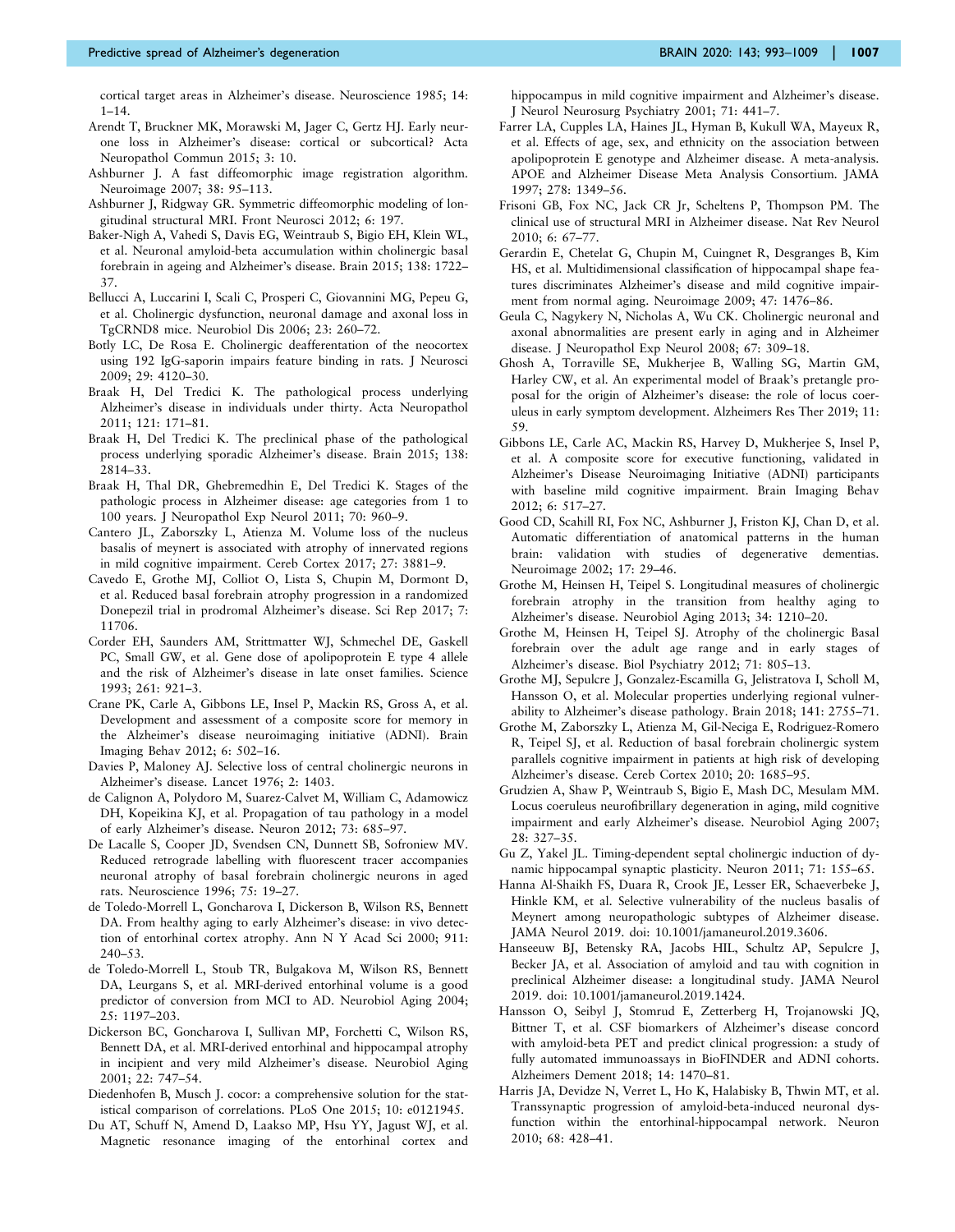- <span id="page-15-0"></span>Harrison TM, La Joie R, Maass A, Baker SL, Swinnerton K, Fenton L, et al. Longitudinal tau accumulation and atrophy in aging and Alzheimer disease. Ann Neurol 2019; 85: 229–40.
- Hasselmo ME. The role of acetylcholine in learning and memory. Curr Opin Neurobiol 2006; 16: 710–5.
- Hayes AF. Introduction to mediation, moderation, and conditional process analysis: a regression-based approach. 2nd edn. New York, NY: The Guilford Press; 2017.
- Heneka MT, Nadrigny F, Regen T, Martinez-Hernandez A, Dumitrescu-Ozimek L, Terwel D, et al. Locus ceruleus controls Alzheimer's disease pathology by modulating microglial functions through norepinephrine. Proc Natl Acad Sci U S A 2010; 107: 6058–63.
- Heneka MT, Ramanathan M, Jacobs AH, Dumitrescu-Ozimek L, Bilkei-Gorzo A, Debeir T, et al. Locus ceruleus degeneration promotes Alzheimer pathogenesis in amyloid precursor protein 23 transgenic mice. J Neurosci 2006; 26: 1343–54.
- Hett K, Ta VT, Catheline G, Tourdias T, Manjon JV, Coupe P, et al. Multimodal hippocampal subfield grading for Alzheimer's disease classification. Sci Rep 2019; 9: 13845.
- Heys JG, Giocomo LM, Hasselmo ME. Cholinergic modulation of the resonance properties of stellate cells in layer II of medial entorhinal cortex. J Neurophysiol 2010; 104: 258–70.
- Hirata Y, Matsuda H, Nemoto K, Ohnishi T, Hirao K, Yamashita F, et al. Voxel-based morphometry to discriminate early Alzheimer's disease from controls. Neurosci Lett 2005; 382: 269–74.
- Iturria-Medina Y, Sotero RC, Toussaint PJ, Mateos-Perez JM, Evans AC. Early role of vascular dysregulation on late-onset Alzheimer's disease based on multifactorial data-driven analysis. Nat Commun 2016; 7: 11934.
- Jack CR Jr, Bernstein MA, Fox NC, Thompson P, Alexander G, Harvey D, et al. The Alzheimer's disease neuroimaging initiative (ADNI): MRI methods. J Magn Reson Imaging 2008; 27: 685–91.
- Jack CR Jr, Knopman DS, Jagust WJ, Petersen RC, Weiner MW, Aisen PS, et al. Tracking pathophysiological processes in Alzheimer's disease: an updated hypothetical model of dynamic biomarkers. Lancet Neurol 2013; 12: 207–16.
- Jovicich J, Czanner S, Han X, Salat D, van der Kouwe A, Quinn B, et al. MRI-derived measurements of human subcortical, ventricular and intracranial brain volumes: reliability effects of scan sessions, acquisition sequences, data analyses, scanner upgrade, scanner vendors and field strengths. Neuroimage 2009; 46: 177–92.
- Karas GB, Scheltens P, Rombouts SA, Visser PJ, van Schijndel RA, Fox NC, et al. Global and local gray matter loss in mild cognitive impairment and Alzheimer's disease. Neuroimage 2004; 23: 708–16.
- Kerbler GM, Hamlin AS, Pannek K, Kurniawan ND, Keller MD, Rose SE, et al. Diffusion-weighted magnetic resonance imaging detection of basal forebrain cholinergic degeneration in a mouse model. Neuroimage 2013; 66: 133–41.
- Keren NI, Lozar CT, Harris KC, Morgan PS, Eckert MA. In vivo mapping of the human locus coeruleus. Neuroimage 2009; 47: 1261–7.
- Khan UA, Liu L, Provenzano FA, Berman DE, Profaci CP, Sloan R, et al. Molecular drivers and cortical spread of lateral entorhinal cortex dysfunction in preclinical Alzheimer's disease. Nat Neurosci 2014; 17: 304–11.
- Kilimann I, Grothe M, Heinsen H, Alho EJ, Grinberg L, Amaro E Jr, et al. Subregional basal forebrain atrophy in Alzheimer's disease: a multicenter study. J Alzheimer's Dis 2014; 40: 687–700.
- Kilimann I, Hausner L, Fellgiebel A, Filippi M, Wurdemann TJ, Heinsen H, et al. Parallel atrophy of cortex and basal forebrain cholinergic system in mild cognitive impairment. Cereb Cortex 2017; 27: 1841–8.
- Kloppel S, Stonnington CM, Chu C, Draganski B, Scahill RI, Rohrer JD, et al. Automatic classification of MR scans in Alzheimer's disease. Brain 2008; 131: 681–9.
- Kolisnyk B, Al-Onaizi M, Soreq L, Barbash S, Bekenstein U, Haberman N, et al. Cholinergic surveillance over hippocampal

RNA metabolism and Alzheimer's-like pathology. Cereb Cortex 2016; 36: 6287–96.

- Kruggel F, Turner J, Muftuler LT. Alzheimer's Disease Neuroimaging I. Impact of scanner hardware and imaging protocol on image quality and compartment volume precision in the ADNI cohort. Neuroimage 2010; 49: 2123–33.
- Lambert C, Chowdhury R, Fitzgerald TH, Fleming SM, Lutti A, Hutton C, et al. Characterizing aging in the human brainstem using quantitative multimodal MRI analysis. Front Hum Neurosci 2013a; 7: 462.
- Lambert C, Lutti A, Helms G, Frackowiak R, Ashburner J. Multiparametric brainstem segmentation using a modified multivariate mixture of Gaussians. Neuroimage Clin 2013b; 2: 684–94.
- Li X, Yu B, Sun Q, Zhang Y, Ren M, Zhang X, et al. Generation of a whole-brain atlas for the cholinergic system and mesoscopic projectome analysis of basal forebrain cholinergic neurons. Proc Natl Acad Sci U S A 2018; 115: 415–20.
- Liu L, Drouet V, Wu JW, Witter MP, Small SA, Clelland C, et al. Trans-synaptic spread of tau pathology in vivo. PLoS One 2012; 7: e31302.
- Ma D, Popuri K, Bhalla M, Sangha O, Lu D, Cao J, et al. Quantitative assessment of field strength, total intracranial volume, sex, and age effects on the goodness of harmonization for volumetric analysis on the ADNI database. Hum Brain Mapp 2019; 40: 1507–27.
- Malone IB, Leung KK, Clegg S, Barnes J, Whitwell JL, Ashburner J, et al. Accurate automatic estimation of total intracranial volume: a nuisance variable with less nuisance. Neuroimage 2015; 104: 366– 72.
- Mattson MP, Magnus T. Ageing and neuronal vulnerability. Nat Rev Neurosci 2006; 7: 278–94.
- Mechelli A, Price CJ, Friston KJ, Ashburner J. Voxel-based morphometry of the human brain: methods and applications. Curr Med Imaging Rev 2005; 1: 1–10.
- Mesulam M, Shaw P, Mash D, Weintraub S. Cholinergic nucleus basalis tauopathy emerges early in the aging-MCI-AD continuum. Ann Neurol 2004; 55: 815–28.
- Mesulam MM. Neuroplasticity failure in Alzheimer's disease: bridging the gap between plaques and tangles. Neuron 1999; 24: 521–9.
- Mesulam MM, Geula C. Nucleus basalis (Ch4) and cortical cholinergic innervation in the human brain: observations based on the distribution of acetylcholinesterase and choline acetyltransferase. J Comp Neurol 1988; 275: 216–40.
- Mesulam MM, Mufson EJ, Levey AI, Wainer BH. Cholinergic innervation of cortex by the basal forebrain: cytochemistry and cortical connections of the septal area, diagonal band nuclei, nucleus basalis (substantia innominata), and hypothalamus in the rhesus monkey. J Comp Neurol 1983a; 214: 170–97.
- Mesulam MM, Mufson EJ, Wainer BH, Levey AI. Central cholinergic pathways in the rat: an overview based on an alternative nomenclature (Ch1-Ch6). Neuroscience 1983b; 10: 1185–201.
- Mitsushima D, Sano A, Takahashi T. A cholinergic trigger drives learning-induced plasticity at hippocampal synapses. Nat Commun 2013; 4: 2760.
- Mueller SG, Weiner MW, Thal LJ, Petersen RC, Jack CR, Jagust W, et al. Ways toward an early diagnosis in Alzheimer's disease: the Alzheimer's Disease Neuroimaging Initiative (ADNI). Alzheimers Dement 2005; 1: 55–66.
- Nichols TE, Holmes AP. Nonparametric permutation tests for functional neuroimaging: a primer with examples. Hum Brain Mapp 2002; 15: 1–25.
- Nitsch RM, Blusztajn JK, Pittas AG, Slack BE, Growdon JH, Wurtman RJ. Evidence for a membrane defect in Alzheimer disease brain. Proc Natl Acad Sci U S A 1992; 89: 1671–5.
- Petersen RC, Aisen PS, Beckett LA, Donohue MC, Gamst AC, Harvey DJ, et al. Alzheimer's Disease Neuroimaging Initiative (ADNI): clinical characterization. Neurology 2010; 74: 201–9.